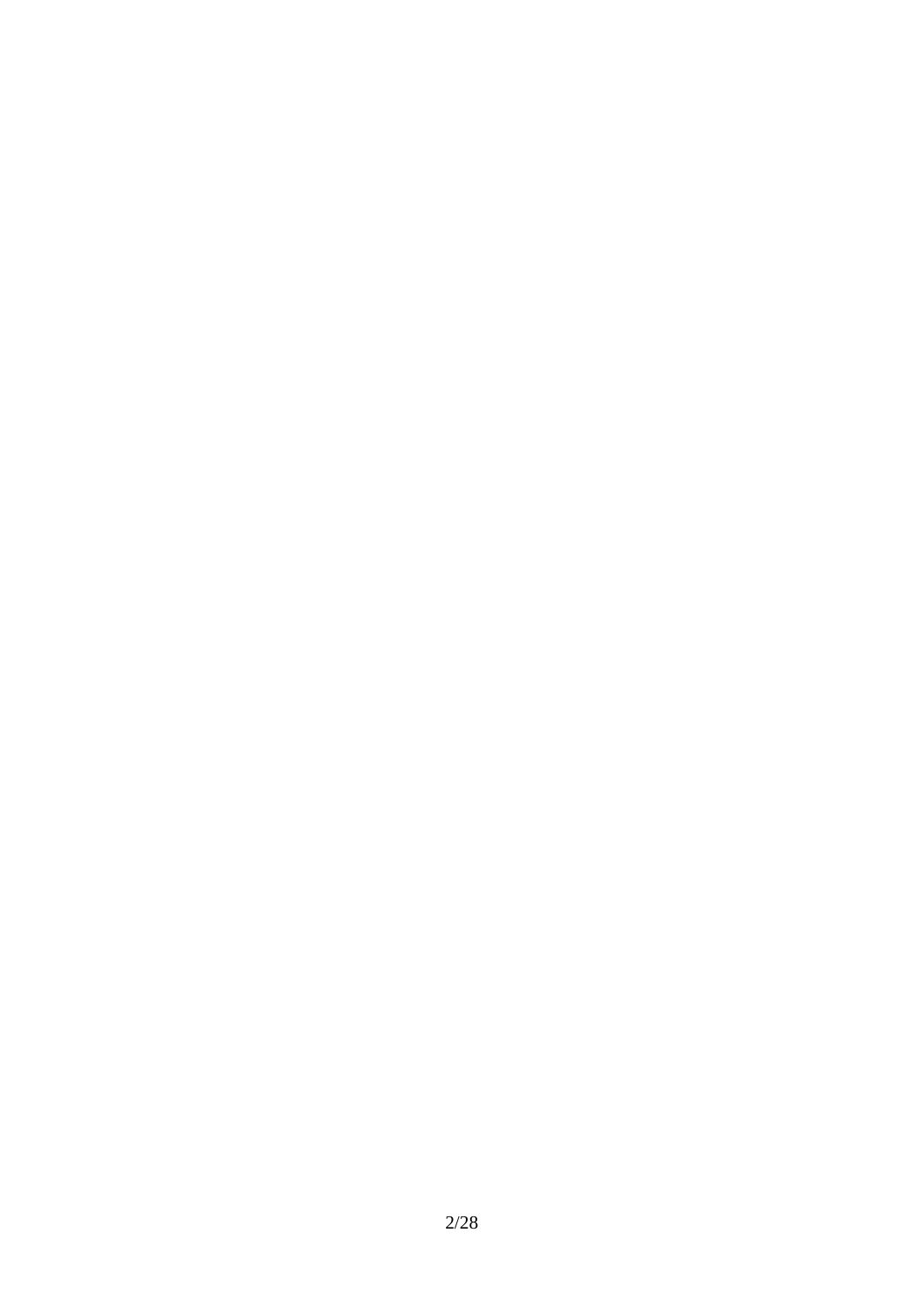# **Table of Contents**

| SUMMARY OF OVERALL AGRICULTURE AND FOOD SECURITY<br>PART I.                         |  |
|-------------------------------------------------------------------------------------|--|
| $\mathbf{I}$ .                                                                      |  |
| II.                                                                                 |  |
| III.                                                                                |  |
| IV.                                                                                 |  |
| $\mathbf V$                                                                         |  |
| VI.                                                                                 |  |
| VII.                                                                                |  |
| VIII.                                                                               |  |
|                                                                                     |  |
|                                                                                     |  |
| $\mathbf{I}$ .                                                                      |  |
| II.                                                                                 |  |
| III.                                                                                |  |
| IV.                                                                                 |  |
| V.                                                                                  |  |
| VI.                                                                                 |  |
|                                                                                     |  |
| VIII. CONSULTATIONS WITH STAKEHOLDERS AND DEVELOPMENT                               |  |
| IX.                                                                                 |  |
| A NNEV. DECHI TC ED A MEWODE $A_{\text{c}}$ declares declares of the Message of Leb |  |

[ANNEX: RESULTS FRAMEWORK -](#page-24-0) Agriculture development in the Mosso and Imbo regions (ADMIR) [.................................................................................................................](#page-24-0) 25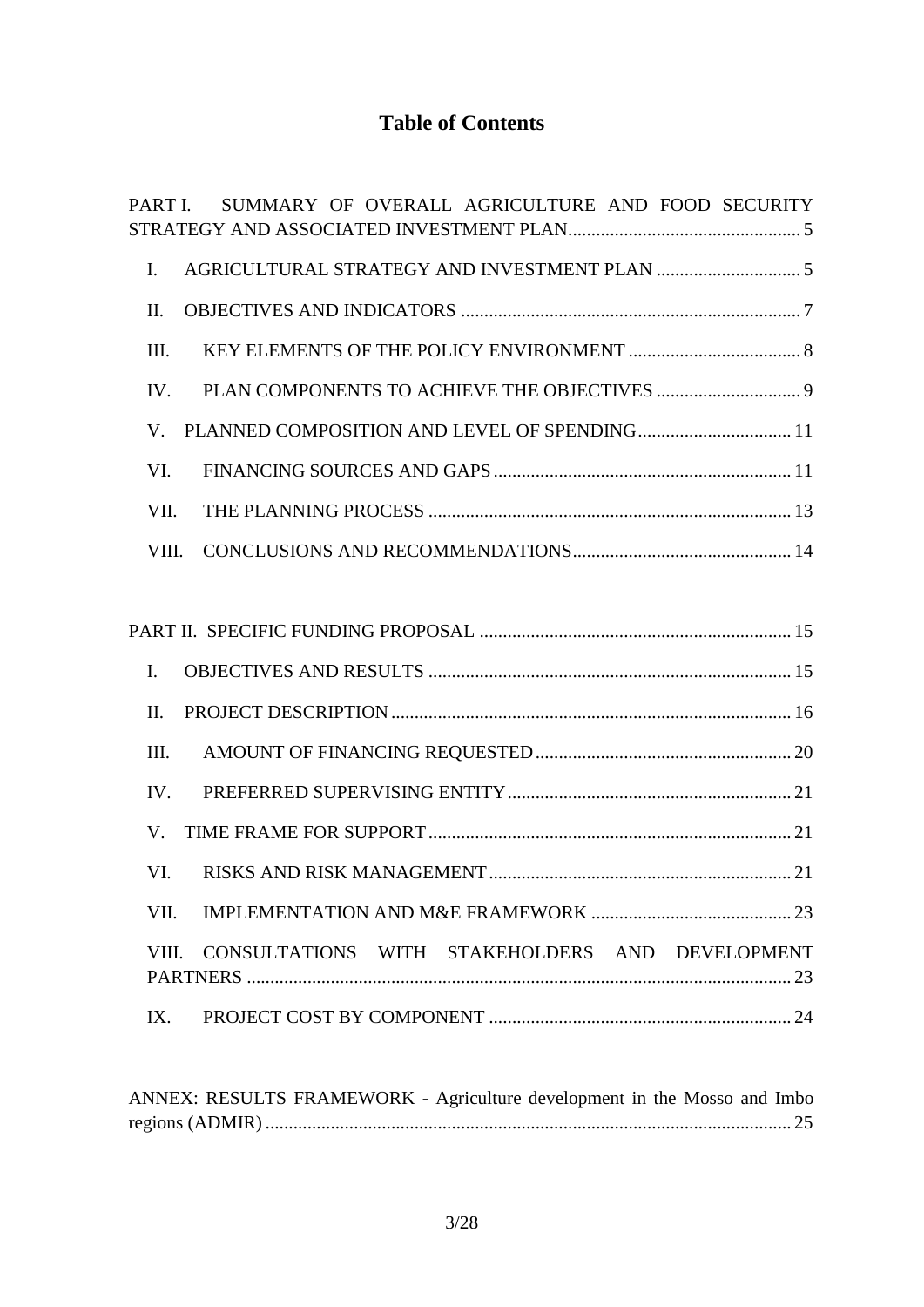## **ACRONYMS**

| <b>CAADP</b>  | Comprehensive Africa Agriculture Development Programme  |
|---------------|---------------------------------------------------------|
| <b>COMESA</b> | Common Market for Eastern and Southern Africa           |
| <b>FAO</b>    | Food and Agriculture Organization of the United Nations |
| <b>GDP</b>    | <b>Gross Domestic Product</b>                           |
| <b>IMF</b>    | <b>International Monetary Fund</b>                      |
| <b>NAIP</b>   | National Agricultural Investment Plan                   |
| <b>NEPAD</b>  | New Partnership for Africa's Development                |
| <b>SFPA</b>   | <b>Strategic Framework for Poverty Alleviation</b>      |
| <b>UNICEF</b> | United Nations Children's Fund                          |
| <b>USAID</b>  | United States Agency for International Development      |
| <b>WFP</b>    | World Food Programme                                    |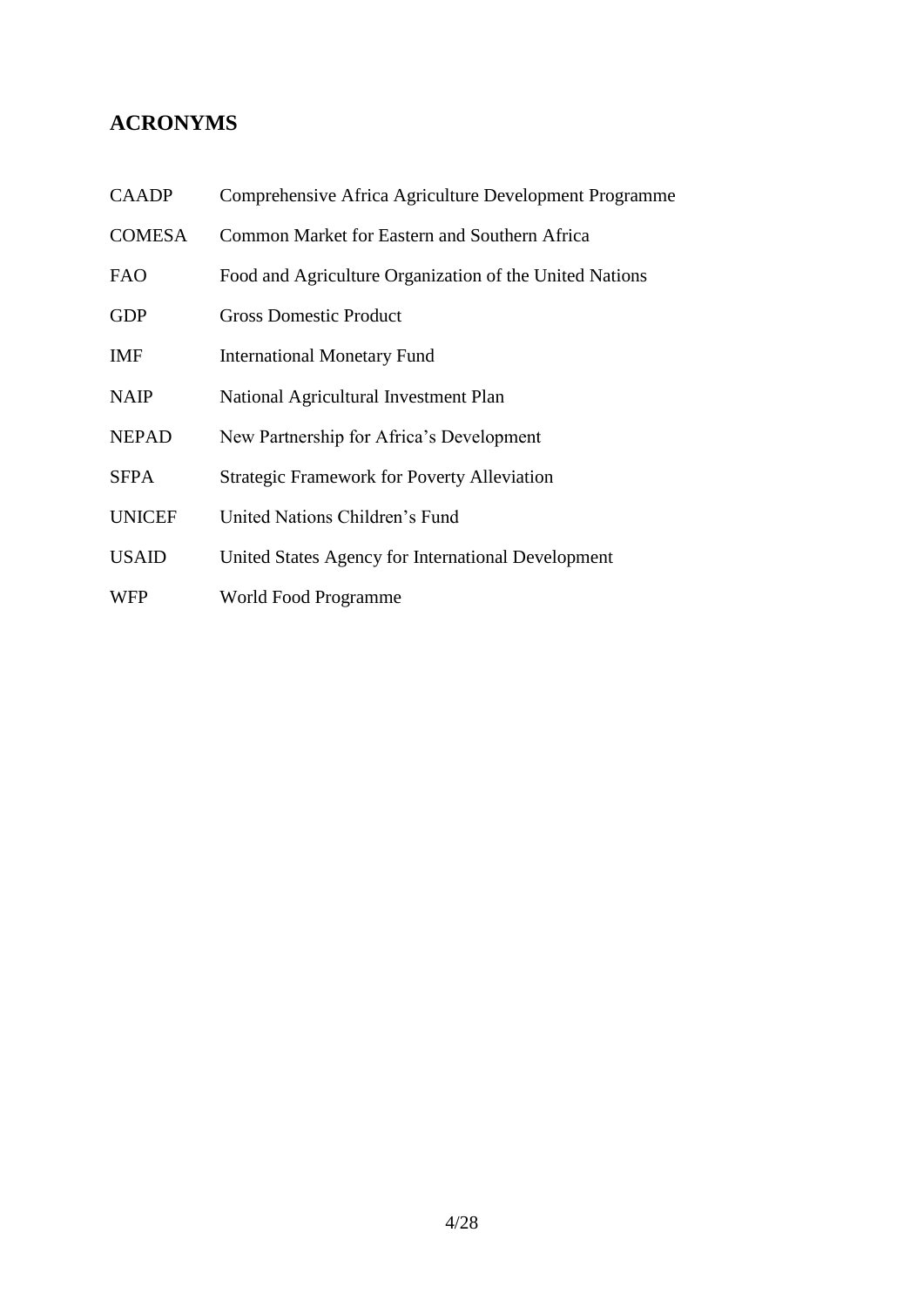# <span id="page-4-0"></span>**PART I. SUMMARY OF OVERALL AGRICULTURE AND FOOD SECURITY STRATEGY AND ASSOCIATED INVESTMENT PLAN**

#### <span id="page-4-1"></span>**I. AGRICULTURAL STRATEGY AND INVESTMENT PLAN**

1. Burundi is emerging from a long socio-political crisis. Ten years after peace accords were signed, its economic situation is still precarious, with an annual per capita GDP of US\$110 and poverty affecting more than 65 per cent of the population. The food and nutrition situation is particularly disquieting, with an overall cereal-equivalent deficit of close on 470,000 tonnes per year and more than 70 per cent of the population suffering from food insecurity.<sup>1</sup> All the social indicators are at low levels. The most recent analyses show that the Millennium Development Goals set for 2015 will not be achieved and that urgent action is needed in order to increase agricultural production and thus prevent food insecurity from being added to the other sources of social tension.

2. Burundi is the second most densely populated country in Africa (with 8.5 million inhabitants and an annual growth rate of 2.9 per cent) and is one of the five poorest countries in the world. It is classified  $166<sup>th</sup>$  out of  $169$  countries in terms of the Human Development Index. Nearly 70 per cent of the population lives below the poverty threshold (with less than a dollar a day per inhabitant). Rural inhabitants are the most severely affected by poverty and food insecurity. In the absence of a census, it is estimated that more than 95 per cent of the population works in the farming sector, for lack of jobs in other sectors of the economy. Most of the poor are small farmers (with less than 0.5 hectares) who depend on food crops, a situation that applies particularly to women farmers who are household heads. Their poverty is largely linked to low agricultural productivity, resulting mainly from the following factors: the small size of farms; demographic pressure; a fall in soil fertility; the absence of equipment and technical and financial capital; an incapacity to obtain inputs (quality seed, fertilizer etc.); and the low level of technical knowledge. Rural poverty has increased greatly as a result of the fall in agricultural production following the crisis, prolonged droughts in recent years and the disorganized state of marketing channels. Climate change has become a constraint to be reckoned with on a regular basis to such an extent that there is now an urgent need for the agricultural policy to include a definite orientation toward the mobilization and sound control of water resources in order to compensate for irregular rainfall. In addition, a decline in farmgate prices estimated at close on 35 per cent has very severely affected small farmers growing cash crops, particularly coffee, tea and palm oil. Repatriation and reintegration also exacerbate the problem of access to land, while the massive arrival of repatriated people has also placed heavy pressure on the absorption capacities of socio-economic infrastructures that were already far from adequate.

3. The gravity of the food situation can be seen from the figures produced by WFP, which indicate that 70 per cent of the population is living in food insecurity,  $2$  while

<u>.</u>

<sup>1</sup> *2010 Harvest evaluation.*

<sup>&</sup>lt;sup>2</sup> Comprehensive food security vulnerability analysis and mapping (2008).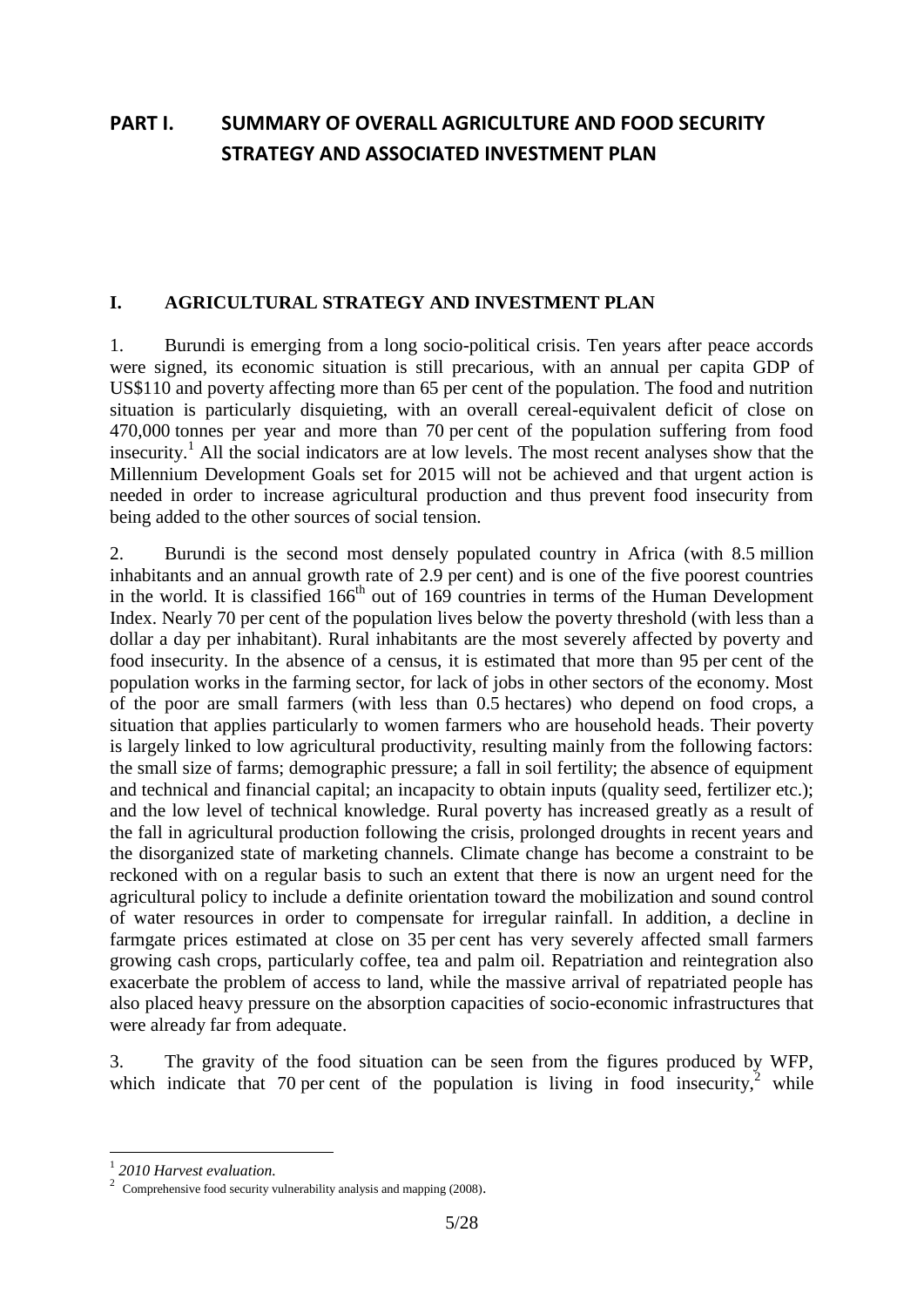UNICEF's figures indicate that 35 per cent of children under five are suffering from moderate to severe underweight. $3$ 

4. Burundi's agricultural sector policy is laid down in the national agricultural strategy document adopted in 2008, which takes into account and follows the guidelines and priorities of the country's basic strategic documents, particularly *Outlook 2025* and the Strategic Framework for Poverty Alleviation (SFPA). Complementary subsectoral strategy documents have been drawn up over the past two years (for livestock production, marshland development, catchment area protection etc.), together with a National Food Security Programme and a plan of action for the national agricultural strategy. Despite these major efforts and until inception of the Comprehensive Africa Agriculture Development Programme (CAADP), supported by the Common Market for Eastern and Southern Africa (COMESA), the national agricultural strategy was not yet an adequate analytical framework for decisionmaking regarding investments and did not include an operationalization mechanism that would allow the planning of actions and resources. With the impetus of the CAADP, the Government then set about drawing up a National Agricultural Investment Plan (NAIP), covering the period 2012-2017, parallel and fully integrated with the SFPA 2, with the participation and contribution of all the technical and financial partners. The NAIP was developed, with the support COMESA and technical and financial partners, by a national technical team assisted by a group of international and national consultants and in close consultation with civil society and grassroots community organizations. It was validated in June 2011 during a workshop attended by all the stakeholders in the agricultural and rural world and later approved by the government in July 2011.

5. With a view to implementing the NAIP, the Government plans to mobilize the necessary human, financial and institutional investments. So far as financial investment is concerned, the Government intends mobilizing its own resources, in line with the resolution of the Summit of Heads of State and Government of the African Union (Maputo 2004), and allocating a greater part of its budget to the agricultural sector in order to achieve or exceed the recommended 10 per cent from 2012 onwards. In 2011, the agricultural sector's share in the national budget reached 6.8 per cent. There are also the efforts that have been needed to draw up a high-quality NAIP that is both realistic and feasible and will encourage the raising of external resources (particularly from technical and financial partners). The process of resources mobilisation was successfully launched in march 2012 with the organisation of a Business meeting held in Bujumbura on 14/15 march 2012. So far as institutional and human resources are concerned, the Government has undertaken to mobilize its senior and technical staff within a Ministry of Agriculture and Livestock that has been revamped through a thorough-going reform of its structures so that it can respond better to the demands of its mandate. This reform is intended to act as the basis for Programme 4 of the NAIP.

6. The NAIP lays the stress on i) the increase in crop and livestock production by raising productivity and ensuring optimal management of soil and water resources and ii) the strengthening of human resources capacities of national institutions and farmers organisations in the areas of organization and management with an emphasis on women and the importance of their role in agricultural sector development. It will be coordinated with the other ministries to address such common issues as land tenure and environmental problems, the development of infrastructure and factors linked to marketing and the development of agribusiness.

7. The NAIP is organized into four programmes and 15 sub programmes. The four main programmes are as follows:

<sup>1</sup> <sup>3</sup> UNICEF website.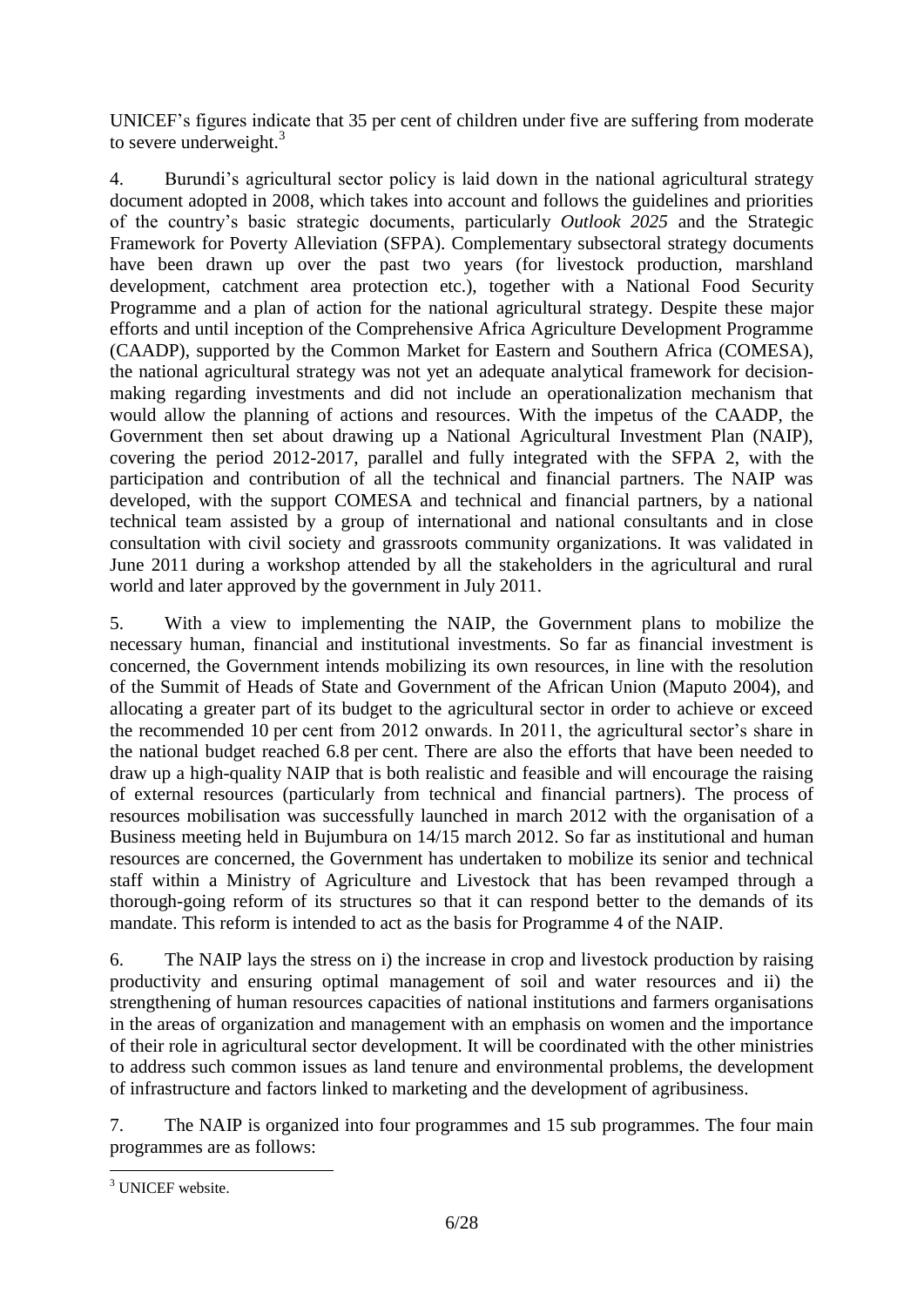- Sustainable growth in production and food security;
- Professional training of farmers and promotion of innovation;
- Development of value chains and agribusiness;
- Institution-building for public bodies.

8. The main objective of the first three programmes is to bring about an increase in production and a reduction in poverty and food insecurity.

## <span id="page-6-0"></span>**II. OBJECTIVES AND INDICATORS**

- 9. The objectives of the NAIP are as follows:
	- i) To ensure food security for all;
	- ii) To increase household incomes;
	- iii) To obtain hard currency;
	- iv) To provide raw material for the industrial sector and create jobs in the agricultural processing and service sector.
- 10. The main indicators that will allow monitoring of the NAIP are as follows:

### 1. **In terms of impact:**

- Growth rate of the agricultural sector;
- The food security index, especially the prevalence rate of malnutrition among children of under five;
- Growth rate of incomes:
- Rate of improvement in the balance of trade;
- Growth rate of the agribusiness sector:
- Rate of accumulation of assets by vulnerable groups.
- 2. **In terms of specific objective 1:** sustainable growth in productive capital and production:
	- Growth rate of crop and livestock production;
	- Growth rate of household incomes:
	- Level of nutritional cover.
- 3. **In terms of specific objective 2:** professional training of farmers and promotion of innovation:
	- Growth rate of numbers of trained agricultural professionals in the sector;
	- Innovative technologies introduced each year.
- 4. **In terms of specific objective 3:** development of value chains and agribusiness:
	- Number of value chains up and running;
	- Growth rate of income from livestock and crop value chains and from agribusiness;
	- Number of jobs created in the agribusiness sector;
	- Growth rate of hard currency and/or hard currency savings.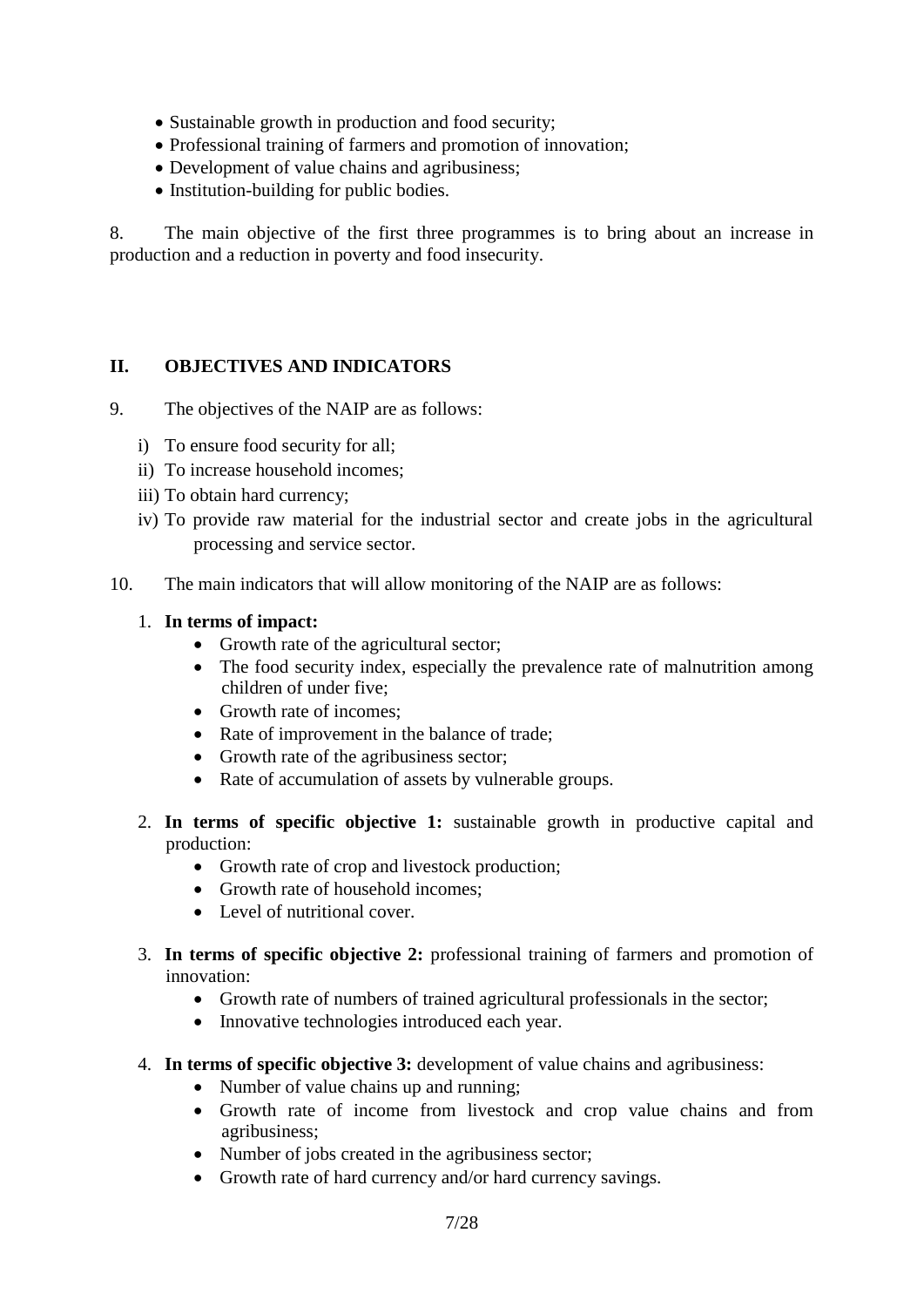- 5. **In terms of specific objective 4:** improvement in the institutional framework:
	- Number of reforms undertaken in the agricultural sector;
	- Number of governance and supervisory structures up and running;
	- Level of effectiveness and efficiency of the Ministry of Agriculture and Livestock;
	- Operational level of dialogue and consultation frameworks.

## <span id="page-7-0"></span>**III. KEY ELEMENTS OF THE POLICY ENVIRONMENT**

11. Burundi's economy is based essentially on subsistence farming, with a preponderantly agricultural population (more than 95 per cent of the total population), a fragmentation of farms (with an average size of less than 0.5 hectares) and very low productivity. Over the past ten years, the growth rate of agricultural production (2 per cent) has been less than the growth rate of the population, which is between 2.6 and 3 per cent.<sup>4</sup> *Outlook 2025* considers that the agricultural sector should become the main engine of growth. The SFPA 2 therefore lays particular stress on this sector and on measures and reforms to be implemented with a view to creating a favourable climate for its development.

12. The Government of Burundi has undertaken reforms to improve the economic situation. Measures adopted with IMF support have led to an improvement in fiscal performance (increased revenue and controlled expenditure). Application of VAT has simplified the taxation system. The monetary policy adopted by the Government has led to a certain stabilization of prices, while also protecting the economic recovery from outside shocks. The public market code has been revised to facilitate public market procurement and bring procedures into line with those of the various technical and financial partners. The privatization programme is barely moving forward, although the Government is persisting with it.

13. **In terms of financial framework.** With the support of the World Bank, and following the various missions, the Government has undertaken the establishment of a results-based strategic planning system. The system encompasses the SFPA as strategic framework, the Priority Action Programme as three-year planning framework for the ministries' activities, and the Medium-Term Expenditure Framework as budget framework instrument regarding the needs of the Priority Action Programme. It also encompasses a system to monitor the execution, result and impact of actions. Activities to implement the Medium-Term Expenditure Framework will thus go hand-in-hand with those to boost sectoral strategies and priority action programmes, and establishment of the performance monitoring system.

14. **In terms of institutions.** The Government has undertaken a wide-ranging programme of institutional reform. With regard to the agricultural sector, the Ministry of Agriculture and Livestock is not currently in a position to supervise and support development of the sector. The inappropriate nature of its organization and style of operating prevent it from carrying out the new tasks it is responsible for under the poverty alleviation strategy and the agricultural sectoral strategy as effectively as would be wished. Considering the many challenges facing Burundi, particularly as regards food security, a revision of the ministry's organization and

<sup>1</sup>  $4$  According to different sources, with the variation explained by the absence of reliable statistics.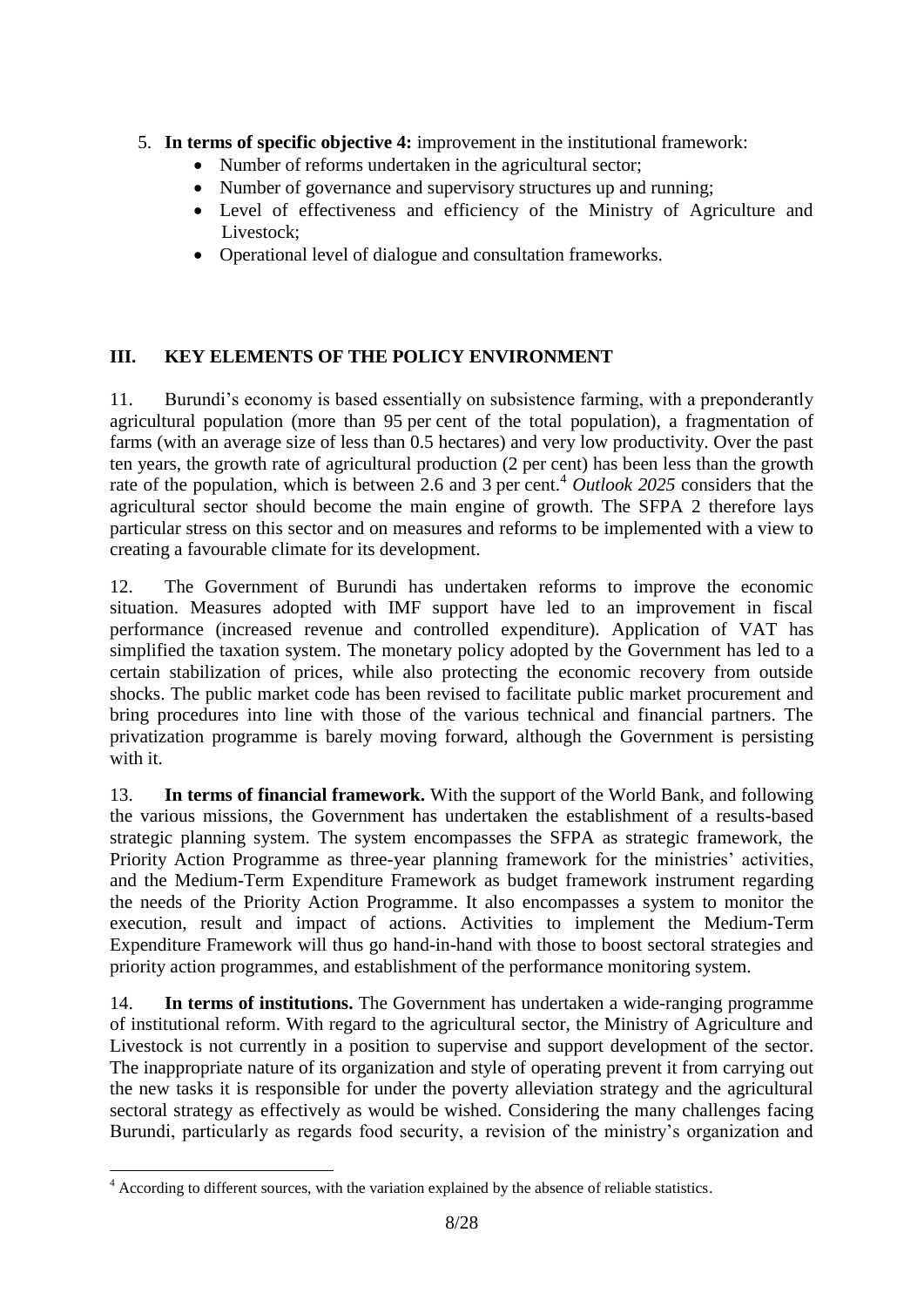style of operating is vital if its performance and effectiveness are to be improved. The Government has sought to revise the ministry's organizational chart to adapt it to the new orientations of reducing poverty and food insecurity. Action to reorganize the ministry was launched in February 2009, leading to a new organizational chart that should allow reevaluation of its planning, monitoring and evaluation functions, better coordination of its central and decentralized services, better human resource management and a broad capacitybuilding programme for field staff and services. In general terms, however, the interventions do not address the critical points of the make-up of the ministry (staff), its modes of intervention (consultation, devolution, support for decentralization etc.) or an improvement in its field staff's working conditions.

15. Lastly, the increase in the resources allocated to the agricultural sector in coming years and the development of the NAIP have led the Government to undertake a reflection in order to define a new institutional vision of the Ministry of Agriculture and Livestock, which would be consistent with the vision of development of the sector agreed with private stakeholders and shared by technical and financial partners. This new vision will provide guidelines for all the anticipated reforms of the ministry. While awaiting implementation of the recommendations of the NAIP, the ministry has already started this restructuring by appointing a permanent secretary (*secrétaire permanent*) in place of a chief of staff (*chef de cabinet*).

## <span id="page-8-0"></span>**IV. PLAN COMPONENTS TO ACHIEVE THE OBJECTIVES**

### **A. Key issues in agriculture and rural development**

16. The various problems facing Burundi's agricultural sector are both structural and linked to current circumstances. They can be summarized under five headings: (i) agricultural problems, (ii) climate-related problems, (iii) technological problems, (iv) socio-economic problems and (v) institutional problems.

17. **The main agricultural constraints** are: (a) low soil fertility and the degradation of natural ecosystems; (b) insufficient quantities and use of quality inputs (selected seed and seedlings, improved livestock breeds, fertilizer, pesticides, mechanization etc.); and (c) the upsurge in diseases and pests that wreak havoc among crops (cassava mosaic disease, fusarium or bacterial banana wilt etc.) and livestock (tick-borne diseases in cattle, crossborder viral infections such as foot-and-mouth disease, nodular dermatophilosis, swine fever and Newcastle disease, verminosis etc.).

18. **Climate-related problems.** Climate change has disrupted and disorganized agricultural activities, most of which are rain-fed. Small farmers have lost their bearings, a situation compounded by their lack of the technical know-how or appropriate plant material to counteract the effects of such change.

19. **Technological constraints** are linked to the inadequacy of technical innovations and appropriate production systems and the lack of information resulting from the disorganization of research and extension services. The main factors here are: (a) the lack of knowledge of conservative farming techniques; (b) the lack of knowledge and the inadequacy of water resource management techniques for crop irrigation; (c) the inadequacy of processing and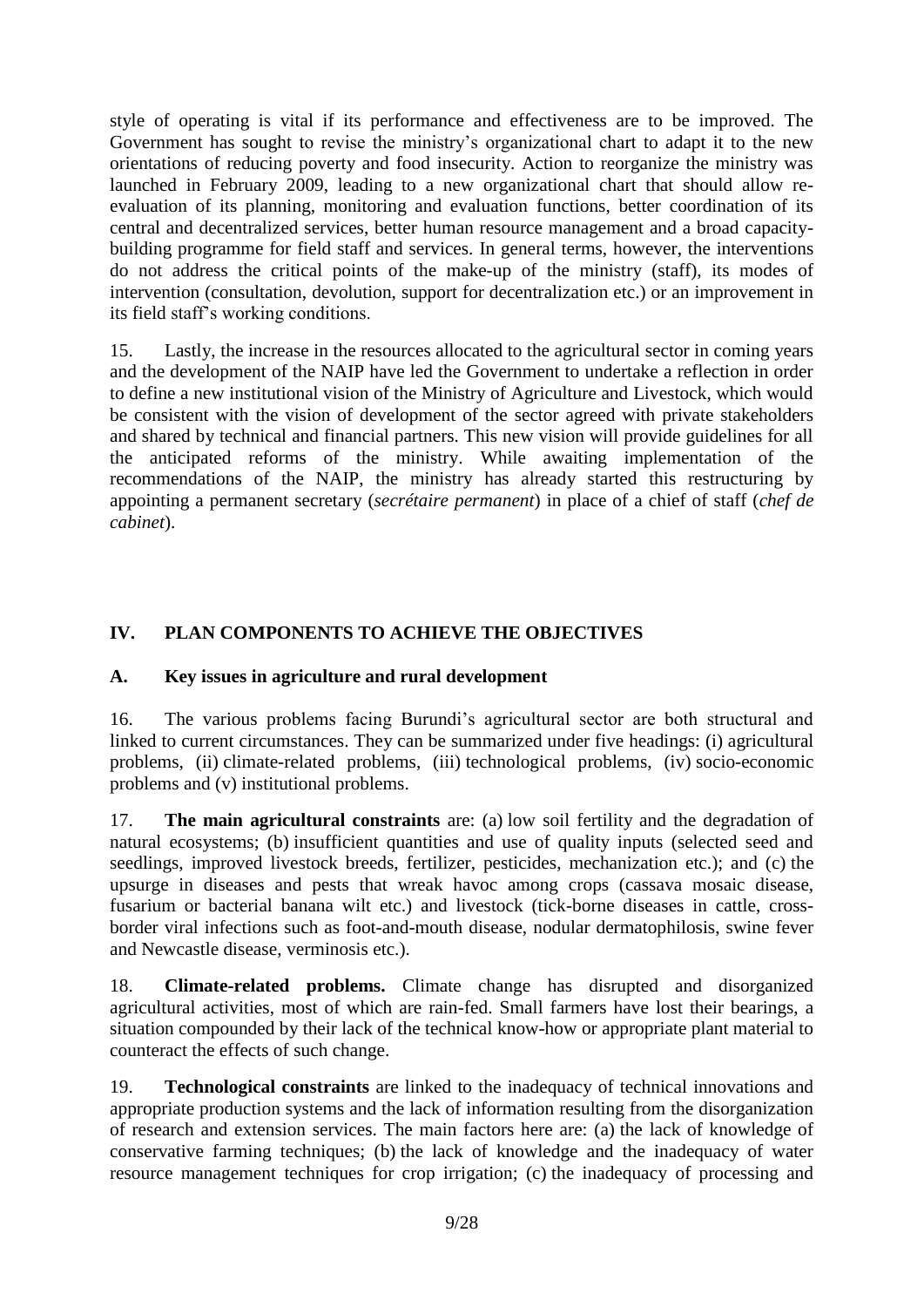conservation technologies for agricultural, forestry and livestock products; (d) the scant promotion of alternative and renewable energy sources; (e) the scant integration of agriculture and livestock rearing with a view to the sustainable protection of soil, rangelands and natural ecosystems; and (f) the limited capacities of laboratories and human resources to monitor the quality of inputs, foodstuffs and export products.

20. **The main socio-economic constraints** standing in the way of Burundi's agriculture are: (a) land tenure problems, demographic pressure on land and protected natural ecosystems, and the insufficient number of income-generating off-farm activities; (b) illiteracy; (c) the low purchasing power and lack of training of rural families, preventing their access to agricultural credit and good quality inputs; (d) the absence of mechanisms for the sustainable financing of rural development; (e) the narrowness of output markets for crop and livestock products; (f) the landlocked situation of the country and the inaccessibility of many rural production zones, resulting in a steep rise in production costs and the sale of produce at a loss; (g) the existence of a large number of people suffering the effects of war and climatic vagaries; and (h) the inadequacy of political and macro-economic measures favourable to domestic or foreign private investors in the agricultural sector.

21. **The main institutional constraints** are linked particularly to: (a) the difficulty of carrying out the structural reforms and other changes required by the new vision of development of the sector; (b) the poor quality and low numbers of human resources; (c) the lack of motivation of field staff because of their low pay and the inappropriate nature of their working context and conditions; (d) the disorganized nature and lack of professional training of private stakeholders; and (e) the scant involvement of the private sector in financing the agricultural and livestock sector.

## **B. Measures to address the issues**

22. The NAIP will place major stress on addressing these issues. With regard to technical factors, the plan will seek to achieve as broad a dissemination as possible of new techniques linked to (i) irrigation and the rational use of water resources, (ii) conservative agricultural practices, (iii) intensive rice-growing systems and (iv) rational livestock production methods, especially dairy farming using closed cowsheds. All these techniques have now been mastered. Their popularization will be supported by programmes to produce improved seed and distribute fertilizer. All such efforts will be based on a new approach, encompassing extension and the building of technical skills among farmers through the establishment of farmer field schools and local service centres.

23. **Development of public-private partnerships.** The NAIP is based on a joint effort of the public and private sectors. In particular, financing must be shared between the State and private operators, producers and investors. While it is up to the State to create an environment favourable to development of the sector, private stakeholders must be responsible for investment linked to productive, industrial and marketing activities. However, all the indications are that the private sector and the Ministry of Agriculture and Livestock's services have not really grasped this new sharing of responsibilities and that nothing has yet been done to establish sustainable public-private partnerships, particularly not in value chains.

24. **Gender issues** and the role of women in development will be systematically considered in all development activities in conformity with the National Gender Policy and the PRSP-2**.**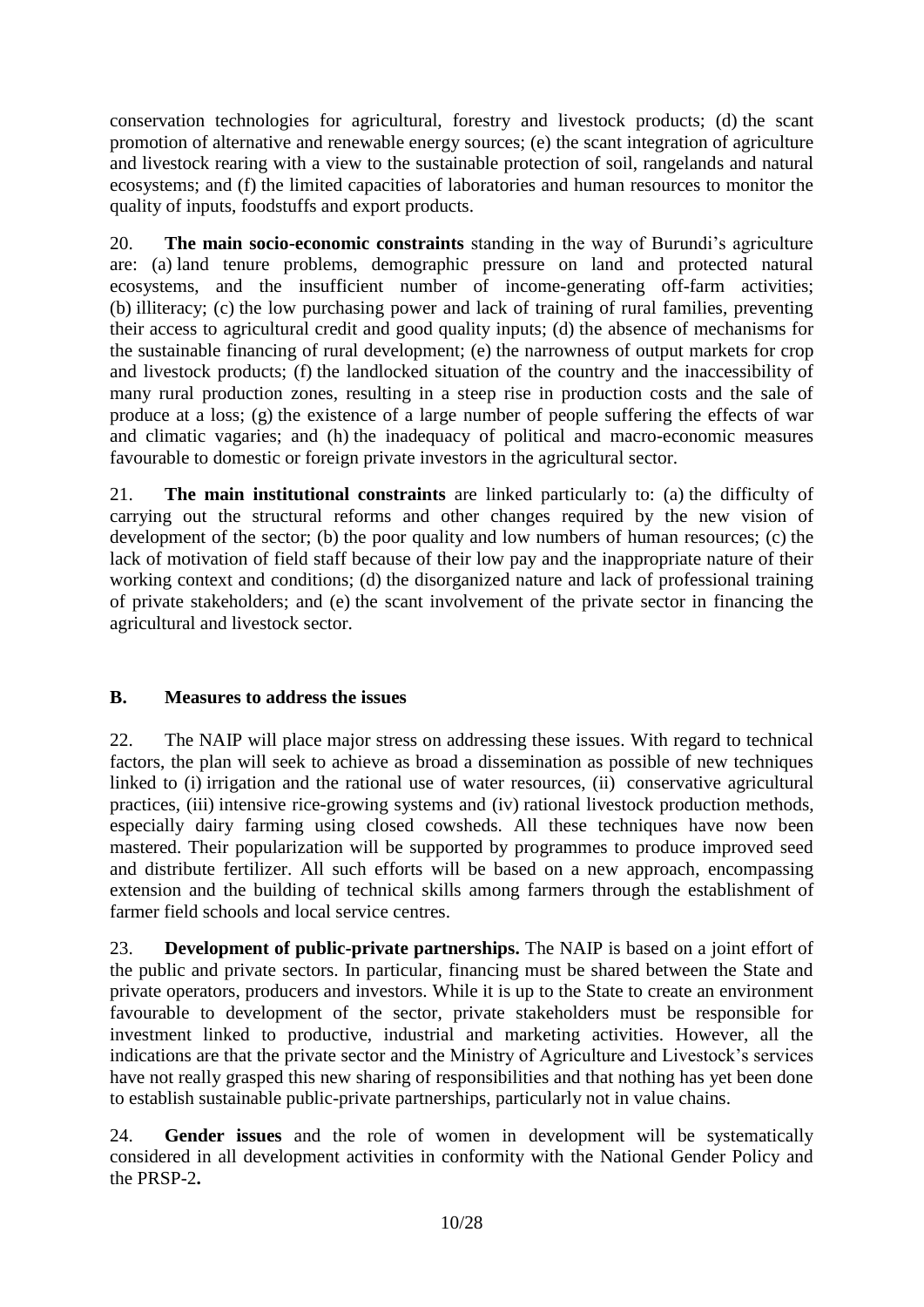25. **Other measures.** The NAIP takes other cross- and inter-sectoral measures into account, particularly: (i) the establishment of appropriate safety nets to avoid the marginalization of certain social categories – the landless poor, children who are household heads, widows, the families of HIV/AIDS sufferers and those with very small plots of land (less than 0.25 hectares); and (ii) environmental issues, inasmuch as Burundi's environment is very fragile and it is vital that any development action or investment be subject to an environmental impact analysis and assessment before receiving the approval of the authorities in question.

#### **C. Institutional framework for implementation**

26. With regard to institutional issues, the NAIP will include a specific programme to resolve institutional constraints. This programme (number 4) has the aim of improving the capacity and performance of the Ministry of Agriculture and Livestock by (i) reforming its organization and style of operating, and building the capacity of its field staff, (ii) improving the working context and conditions of field staff and (iii) supporting implementation of the NAIP in the form of a programme approach. Implementation of the plan and the allocation of major additional resources to the agricultural sector represent not only a challenge, considering its low budgetary absorption capacities, but also an opportunity to overhaul its organization and style of operating so that it can effectively serve development strategies for the sector. The ministry will revamp its organization and style of operating so as to take into account the new tasks under its responsibility in virtue of the sectoral development strategies, particularly the territorial decentralization policy and the increasing involvement of the private sector in carrying out development. It is also important to remobilize the ministry's field staff through a substantial improvement in their working conditions. Lastly, the ministry must receive major support to enable it to implement the NAIP effectively, adopting a programme approach that is completely new to it.

### <span id="page-10-0"></span>**V. PLANNED COMPOSITION AND LEVEL OF SPENDING**

27. The total financial resources needed for implementation of the NAIP are 1,452,300,718,000 Burundi francs or approximately US\$1,180 million. This sum covers all the requirements for the two three-year periods, 2012-2014 and 2015-2017.

## <span id="page-10-1"></span>**VI. FINANCING SOURCES AND GAPS**

28. The main financing sources for the agricultural sector are the national budget, external aid and the private sector.

29. **The State.** Although agriculture's contribution to GDP is between 20 and 50 per cent, it has not been receiving a proportionate budget allocation from the State. Over the past decades and until 2008, the resources available for the sector were less than 2 per cent of budgetary resources. It was only in 2008 that the Government decided to increase the sector's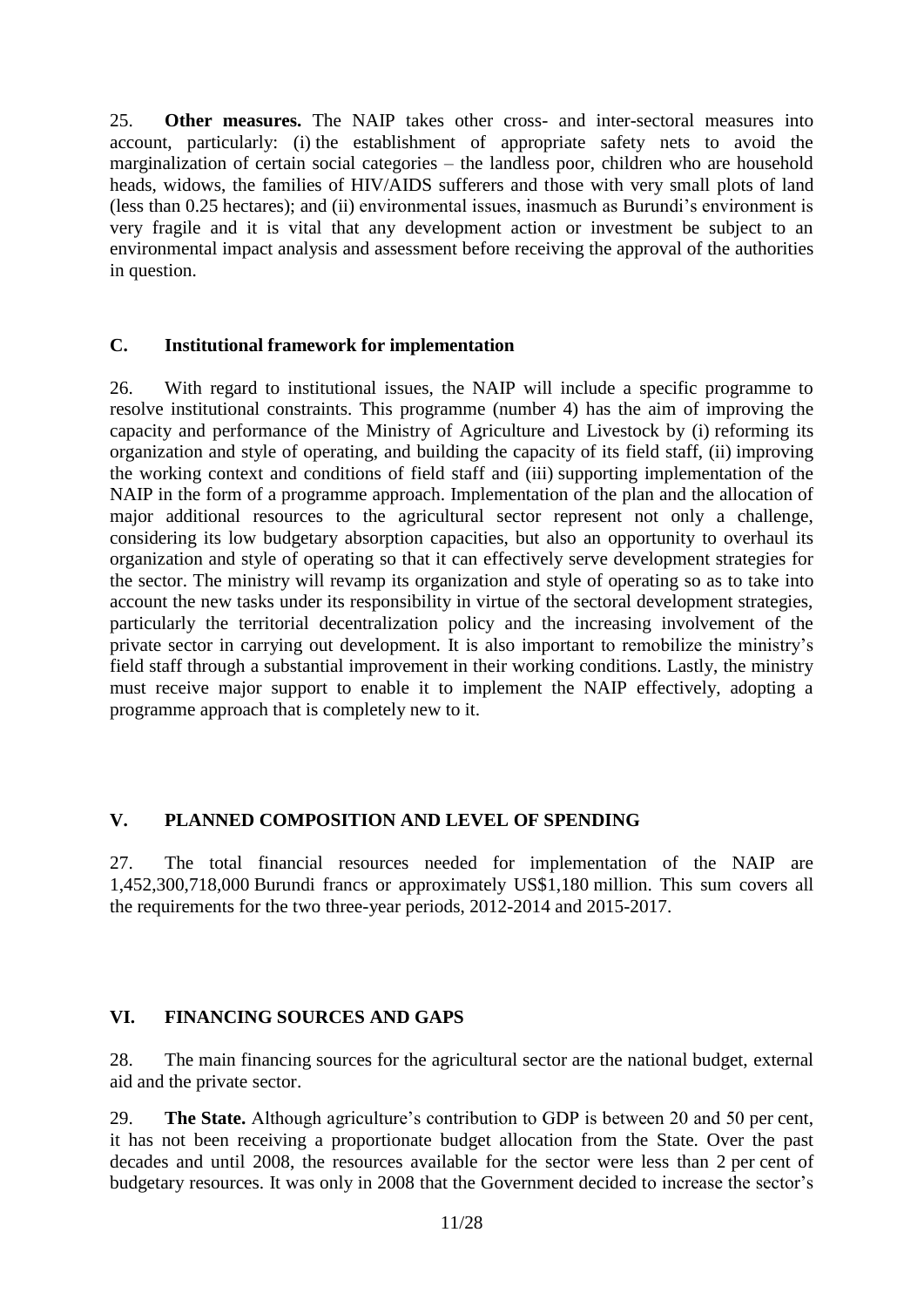share to 4.2 per cent, which was then reduced to 3.6 per cent in 2009 and 2 per cent in 2010. However, in 2011 the Government made an effort and approved an allocation for the sector of 6.8 per cent of the national budget, although this is still below the 10 per cent recommended at the Maputo summit. Until 2006, almost 50 per cent of the total sectoral budget was allocated for salaries and operating costs. Starting in 2008, the trend was then reversed, and the proportion of the budget allocated for investment has become greater – five times greater – than that allocated for operating costs.

30. **External aid.** Burundi receives large-scale support from a number of technical and financial partners – international and regional organizations, finance institutions, bilateral aid agencies, NGOs etc. Such interventions support the country in its rehabilitation, construction and economic recovery efforts. The aid is thus multiform – budgetary, debt reduction, humanitarian, investment and institution-building. The total amount of external aid committed to the agricultural sector is 395 billion Burundi francs for the period 2012-2017.

31. **The private sector.** National private investment has only recently started up again, but is still low, accounting for an average of approximately 8 per cent of GDP between 2005 and 2008. Foreign direct investment represents less than 1 per cent of GDP.<sup>5</sup>

## **Financing of the NAIP: available resources and financing shortfall**

32. The resources available for the period 2012-2017 are estimated at 577 billion Burundi francs, while additional financing needs are estimated at 875 billion Burundi francs, or 60 per cent of total needs, 49 billion Burundi francs of which are expected from the private sector.

33. The financing plan for the NAIP shows government participation of approximately 90 billion Burundi francs (approximately US\$73 million) for the period 2012-2014, or an average of 30 billion Burundi francs (or US\$24.4 million) per year. This represents a doubling of the current amount of the budget executed by the Ministry of Agriculture in 2010 and corresponds to about 6 per cent of the national budget. Starting in 2015, this contribution will grow, reaching 92 billion Burundi francs in the three-year period 2015-2017. It should be noted that the 2011 budget devotes more than 43 billion Burundi francs (or US\$35 million) to the agricultural sector and that the financing plan for the NAIP was drawn up on the basis of the level of budgetary execution.

34. The global financing gap for the period of the NAIP, 2012-2017, is 875 billion Burundi francs (or US\$703 million), or 60 per cent of total financing needs, which are estimated at 1,452 billion Burundi francs (or US\$1,180 million). It should be stressed that the large size of this shortfall is a result of the length of the planning period proposed (six years) and that most of the commitments and resources available are better known for the first three years. Thus, if the shortfall is analysed for a period of only three years (2012-2014), it will be seen that its size compared with the available financing is reduced to 461 billion (or US\$366 million), representing 54.2 per cent of total needs, which are 851 billion Burundi francs (or US\$703 million). Examination of the shortfall for the second three-year period shows that its relative value increases to 69 per cent of total needs.

<sup>&</sup>lt;u>.</u> <sup>5</sup> World Bank (2011), *Republic of Burundi – Country Economic Memorandum: the challenge of achieving stable and shared growth*.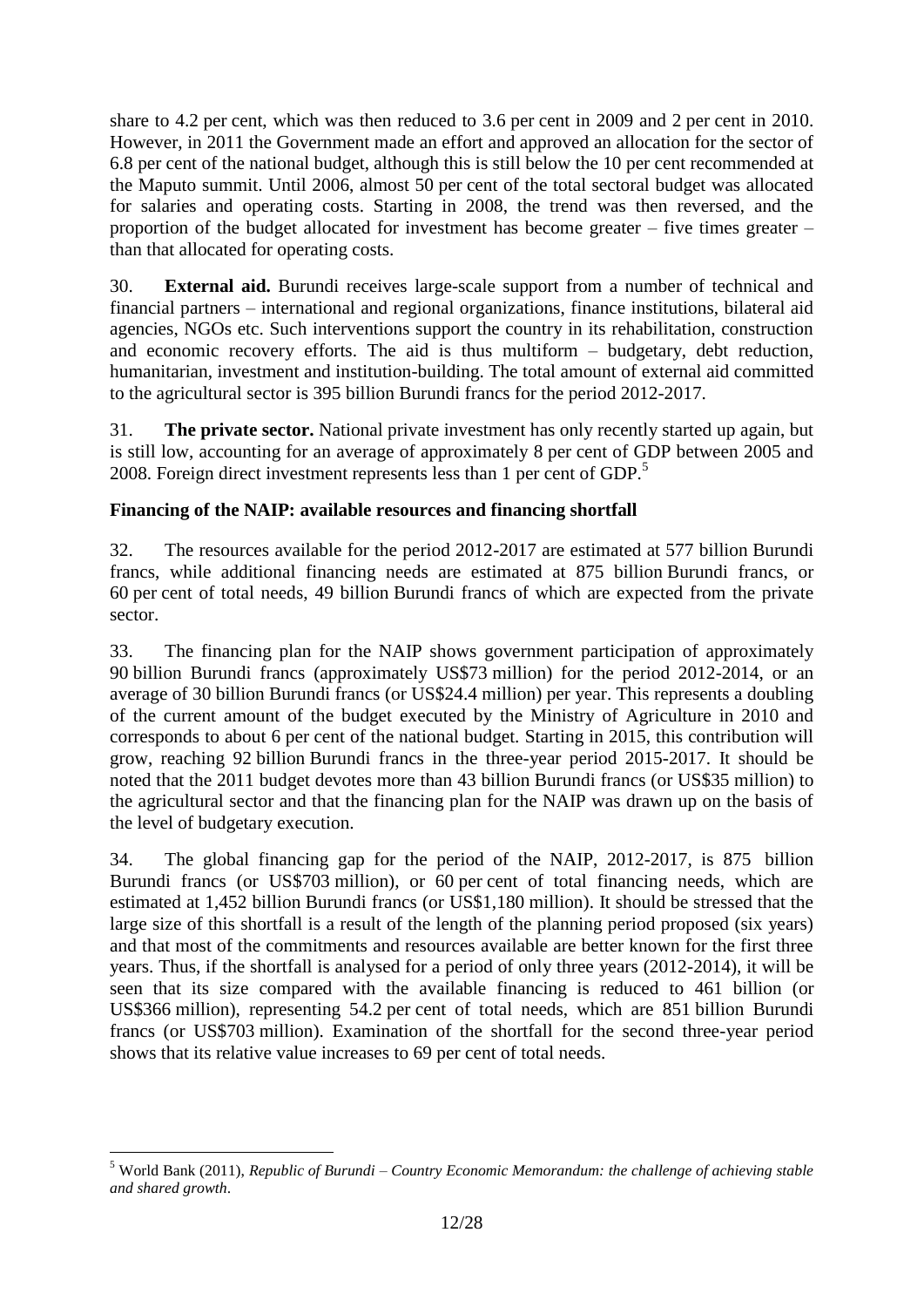## <span id="page-12-0"></span>**VII. THE PLANNING PROCESS**

35. Like other member countries of the New Partnership for Africa's Development (NEPAD), Burundi has undertaken to: (i) create a favourable environment for improving the competitiveness of the agricultural and rural sector; (ii) achieve the objective of a 6 per cent growth in the agricultural sector and mobilize the resources needed to carry out the corresponding investments; (iii) allocate 10 per cent of resources in the national budget to the agricultural sector, in line with commitments made in the Maputu Declaration; and (iv) create a coordinated frame of reference for bilateral and multilateral financing of the sector.

36. The process of drawing up the NAIP was intended to be as inclusive as possible, involving all the stakeholders. It was entrusted to a national technical team encompassing government and civil society. The plan was drawn up with support from technical and financial partners and COMESA, and with the collaboration of representatives of civil society, farmers' organizations and the private sector. Various national workshops and provincial consultations were held on the subject, attended by all sections of civil society and the rural world (private sector and community and farmers' associations and organizations), together with representatives of vulnerable groups. Consultations with farmers were organized and held by civil society and umbrella organizations operating in the agricultural sector with the methodological support of the national technical team. The launching of the NAIP was the outcome of a broad consultation, and many information meetings were held before its adoption during the validation workshop of 24 June 2011.

37. Formulation of the NAIP started with the preparation of a road map with the support of FAO and mobilization of the resources needed for the work by the following technical and financial partners: European Union, Belgium, World Bank, FAO, WFP, USAID and IFAD. A national technical team was set up, with the task of carrying out all the work with the assistance of three international consultants and two national consultants. A start-up workshop was organized on 6-7 April 2011 with the support of COMESA. The formulation process was as follows:

- Review of the national agricultural and subsectoral strategy, and definition of priority investment actions in the spheres of agricultural growth and food security;
- Definition of priority actions and the resources needed for these;
- Establishment of a database on investment and technical assistance projects in the sector;
- Institutional analysis;
- Provincial consultations with the stakeholders in civil society and farmers' organizations;
- NAIP validation workshop in June 2011.

38. The document produced was reviewed in august 2011 by an external technical review team under the auspices of NEPAD. Its recommendations were taken into account by the government in the latest version discussed at the business meeting organized in Bujumbura (14/15 march 2012) with the participation of all the stakeholders in the NEPAD process. All participating partners have expressed full support to the NAIP and announcement of contributions were made.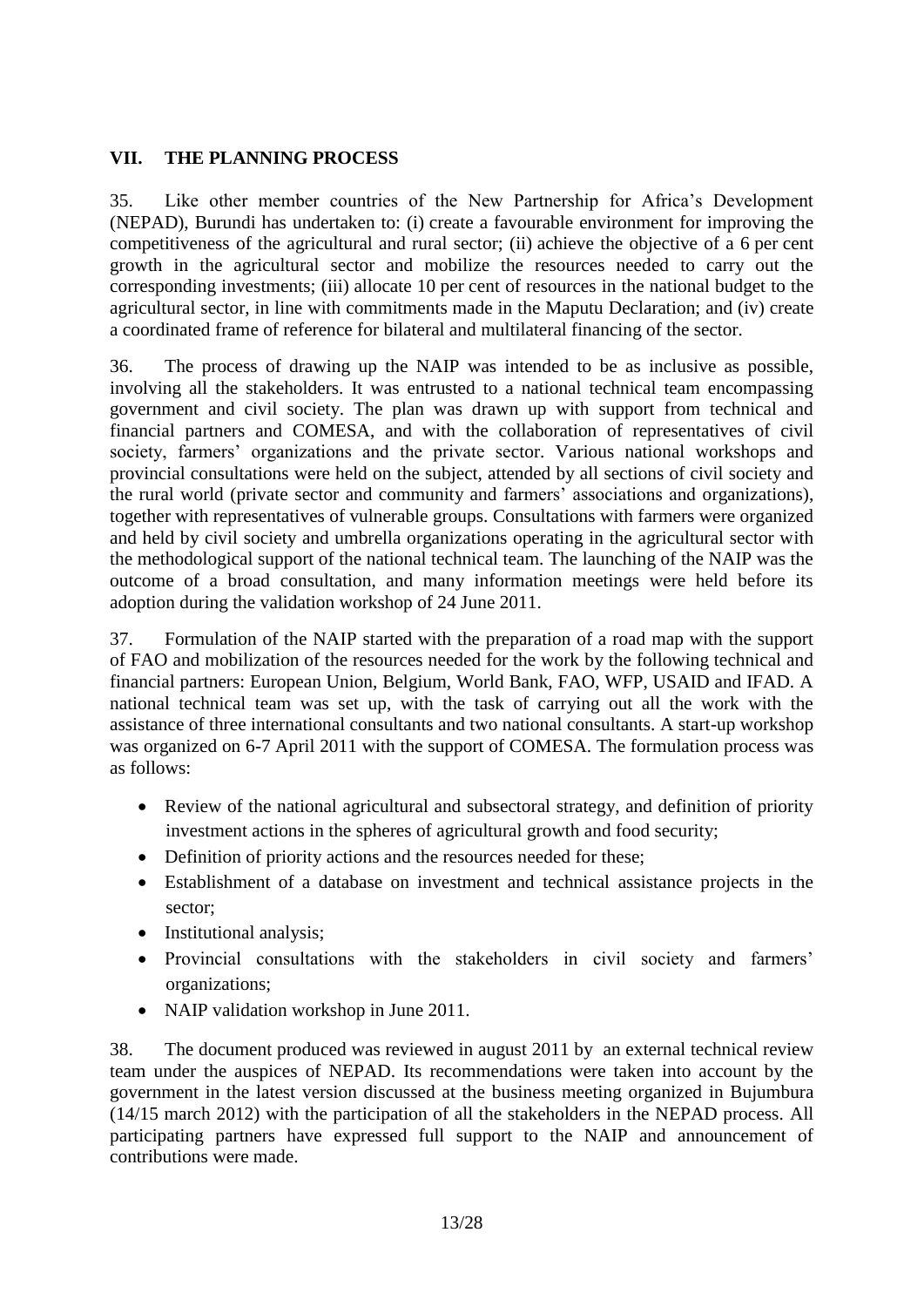### <span id="page-13-0"></span>**VIII. CONCLUSIONS AND RECOMMENDATIONS**

39. After a long period of political crisis and social unrest, and many reconstruction efforts, the Government of Burundi has succeeded in setting the country on the road to development and committed itself firmly to the process of reducing poverty and eliminating the food insecurity that affects more than 70 per cent of the population. The efforts it has managed to make involve particularly the mobilization of its own financial resources with a very large increase in the budget allocated to crop and livestock production and the undertaking of thorough-going reforms to put the institutions responsible for the agricultural sector in a position to implement the NAIP and achieve the objectives set for it in the framework of the CAADP.

40. The proposed investment plan is undeniably ambitious and the risks identified are very real, especially with regard to implementation capacities and the capacity to absorb such a large financial volume. However, this risk should be set against that of an alternative that would implement a less aggressive approach and could lead only to an increase in poverty and food insecurity, which would in turn lead to a faster environmental deterioration and a decline in the economy. The NAIP has anticipated a whole series of safety and risk-reduction measures, which should allow the agricultural population and its organizations, together with central and decentralized institutions, to meet the challenges and allow Burundi to become once again a country where food security is assured for all its inhabitants.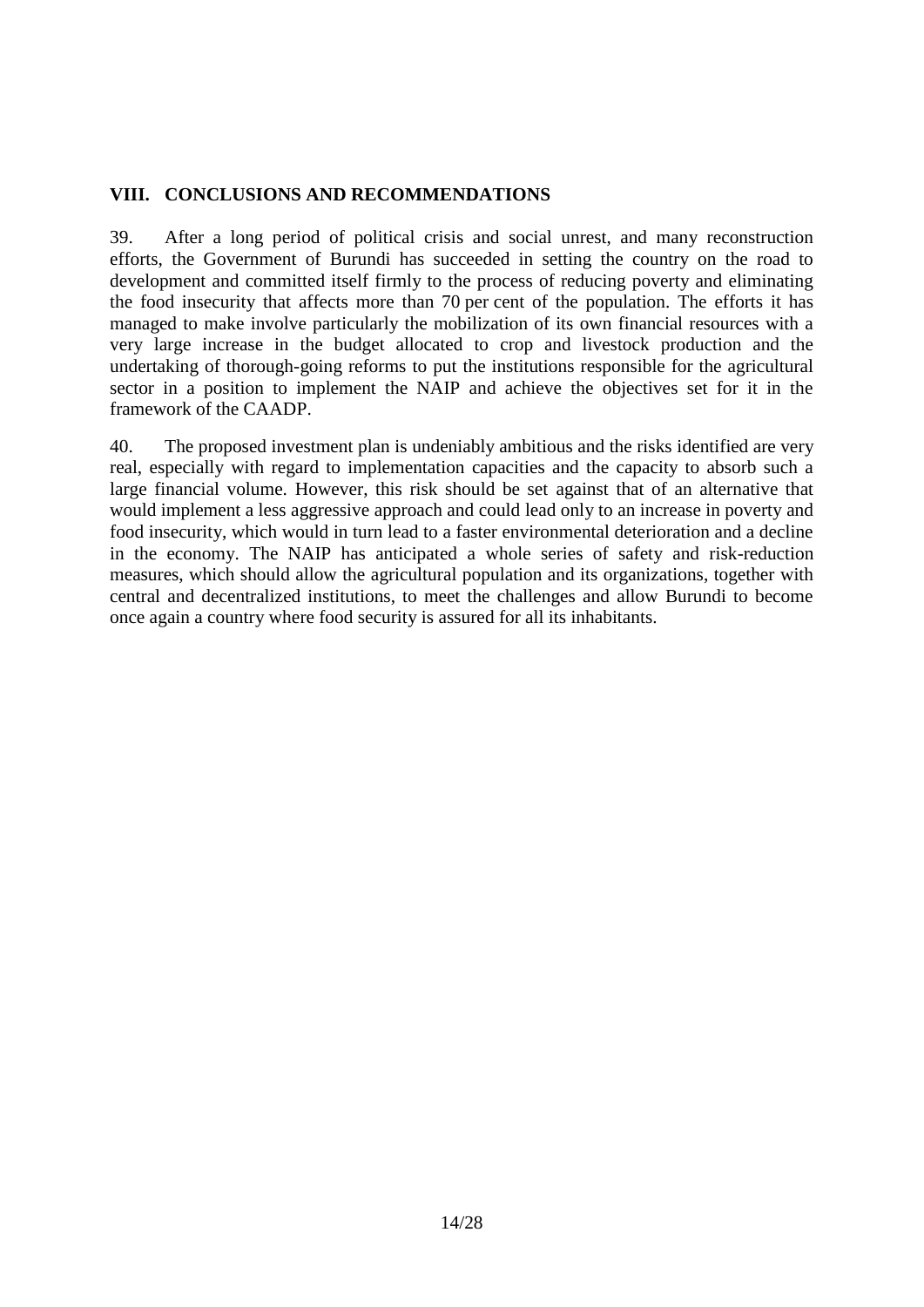## <span id="page-14-0"></span>**PART II. SPECIFIC FUNDING PROPOSAL**

#### <span id="page-14-1"></span>**I. OBJECTIVES AND RESULTS**

41. The Government of Burundi is asking for financial support from GAFSP in order to complete the financing of its National Agricultural Investment Plan (NAIP), which was developed during the first half of 2011 and validated by the national stakeholders in development and by the country's technical and financial partners on 24 June 2011. The NAIP has been submitted to COMESA for an external technical review.

42. The proposed funding is intended to fill out the resources available from a group of donors for implementation of a certain number of priority actions that were identified during formulation of the NAIP. It will complement actions launched by these partners to reduce the poverty of the rural poor and combat the food insecurity and malnutrition of vulnerable people that are rife in the Imbo and Mosso regions. These two areas have major potential in terms of soil and water resources, which would allow a substantial increase in agricultural production thanks to irrigation.

43. The specific objectives of the proposal agree with those of Programmes 1, 2 and 3 of the NAIP, and the anticipated results are as follows:

- (i) An increase in the availability and quality of food thanks to an intensification and diversification of production and an increase in agricultural productivity in the Imbo and Mosso regions by improving access to inputs (seed and fertilizer) and technical know-how;
- (ii) An improvement in food security and a reduction in malnutrition among the most vulnerable groups;
- (iii) Effective organization of producers and their integration into a value chain process, enabling them to ensure the production, processing, storage, market access, enhancement and marketing of their produce.

The expected results are detailed in the results framework attached to this request as an annex. The monitoring and evaluation framework is presented in item 2.7 below.

In conformity with NAIP'guiding principles, interests and needs of women and other vulnerable groups will be taken into account in development actions in close coordination with ministries in charge of gender issues, health and education.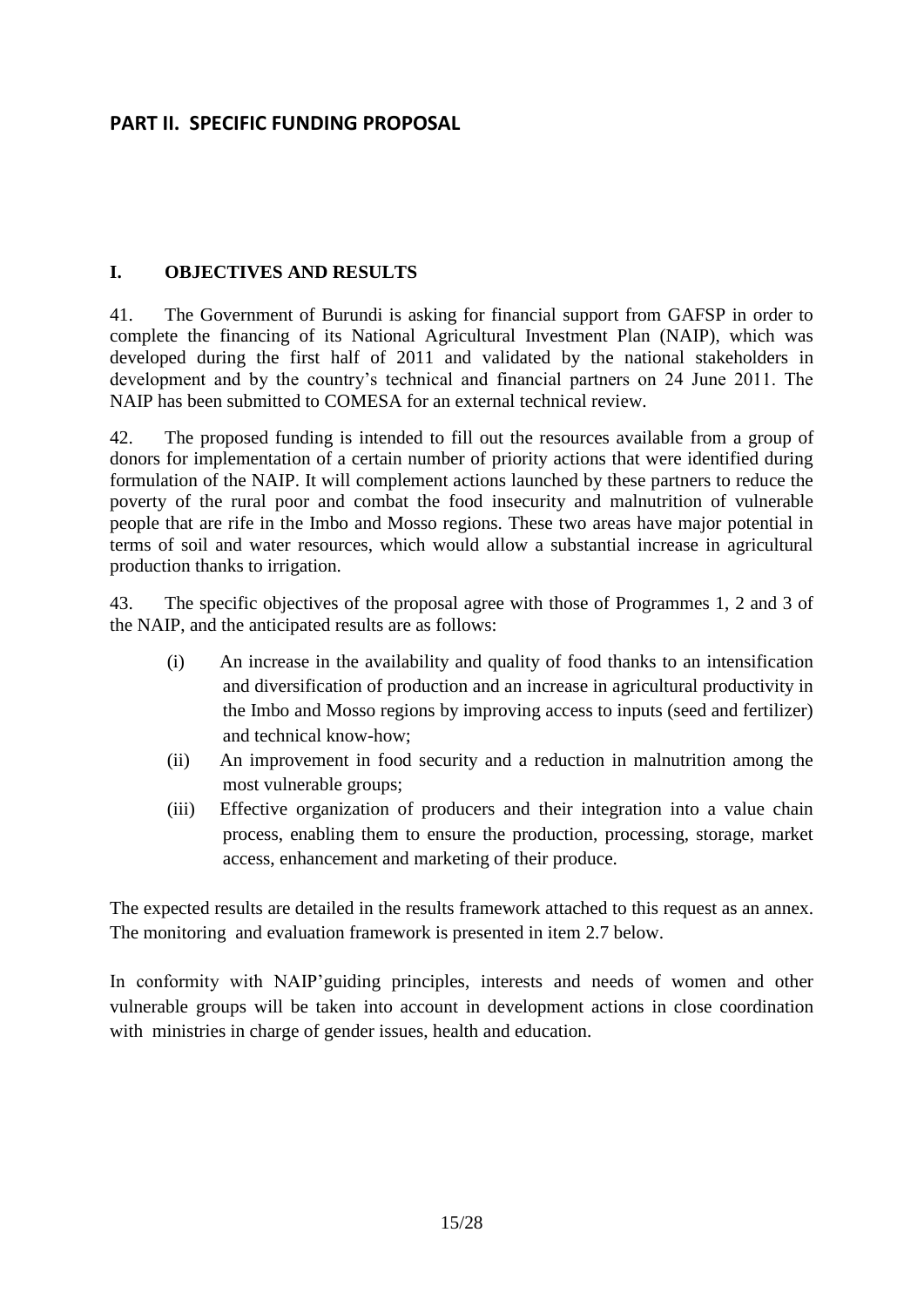## <span id="page-15-0"></span>**II. PROJECT DESCRIPTION**

44. The areas of intervention for which funding is required are as follows:

## **Component 1. Development of productive capital**

45. This area is related to activities aiming at fighting erosion and land degradation as well as surface water mobilization and irrigation development. It is related to NAIP's Sub Programmes 1 « Protection of the productive capital » and 2 « Development and rehabilitation of irrigation schemes» as well as CAADP' Pillar 1 « Sustainable land and water management »

46. This component involves actions to counter erosion and soil degradation, and also the harnessing of surface water and the development of irrigation. The objective is the protection of infrastructures (hydro-agricultural schemes, the airport and town of Bujumbura), soil and water conservation, and the increased use of irrigation to intensify rice, maize and groundnut production and develop dry-season market-garden crops<sup>6</sup> and fruit growing in the Muzazi and Ntahangwa catchment areas. These activities will complement those of projects financed by IFAD (the Agricultural Intensification and Value-enhancing Project [PAIVA-B] and the Value Chain Development Programme [PRODEFI]), the European Union (the PPCDR and Food Facility projects such as the rehabilitation of hydro-agricultural works in Imbo) and the World Bank (the Agro-Pastoral Productivity and Markets Development Project [PRODEMA]), as well as other projects financed by the Belgium Cooperation (APV, PADAP) and the Dutch Cooperation; all of which cover the provinces in the Imbo and Mosso regions.

47. The proposed activities are as follows:

- Study on Water resources available to agricultural sector.<sup>7</sup>
- Construction of two diversion dams in Mosso at a cost of US\$10 million.
- Development of 8,000 hectares of irrigation schemes at an estimated cost of US\$28 million: 4,000 hectares in Mosso (at a unit cost of US\$4,000) for rice and groundnut development and 4,000 hectares in northern Imbo (at a unit cost of US\$3,000), especially the Mbanza-Miduha regions for rice and maize development. The unit costs include the costs of technical and environmental studies. This subcomponent will affect 16,000 households, allowing 0.5 hectares per household.
- Development of 100,000 hectares of the Muzazi and Ntahangwa catchment areas. The catchment basin approach has become the rule for all rural development projects in Burundi. It is based on the establishment of simple plant-covered erosion-control structures that retain water and reduce the effects of erosion, and on the installation of live hedges around crop plots. The main species planted on the erosion-control structures and in the live hedges will be fodder species (fodder trees and binding grasses), which will become a major source of fodder. The participatory methods underlying this approach have proven their effectiveness in a large number of communes. These works are a replication of those undertaken by the PAIVA-B project, particularly with WFP support. The estimated cost of the installations is US\$15 million. Similar to r other ongoing projects, a contribution from WFP will be

<sup>&</sup>lt;u>.</u> <sup>6</sup> Dry season: June to August-September.

<sup>&</sup>lt;sup>7</sup> Study recommended by the independent Technical review of the PNIA.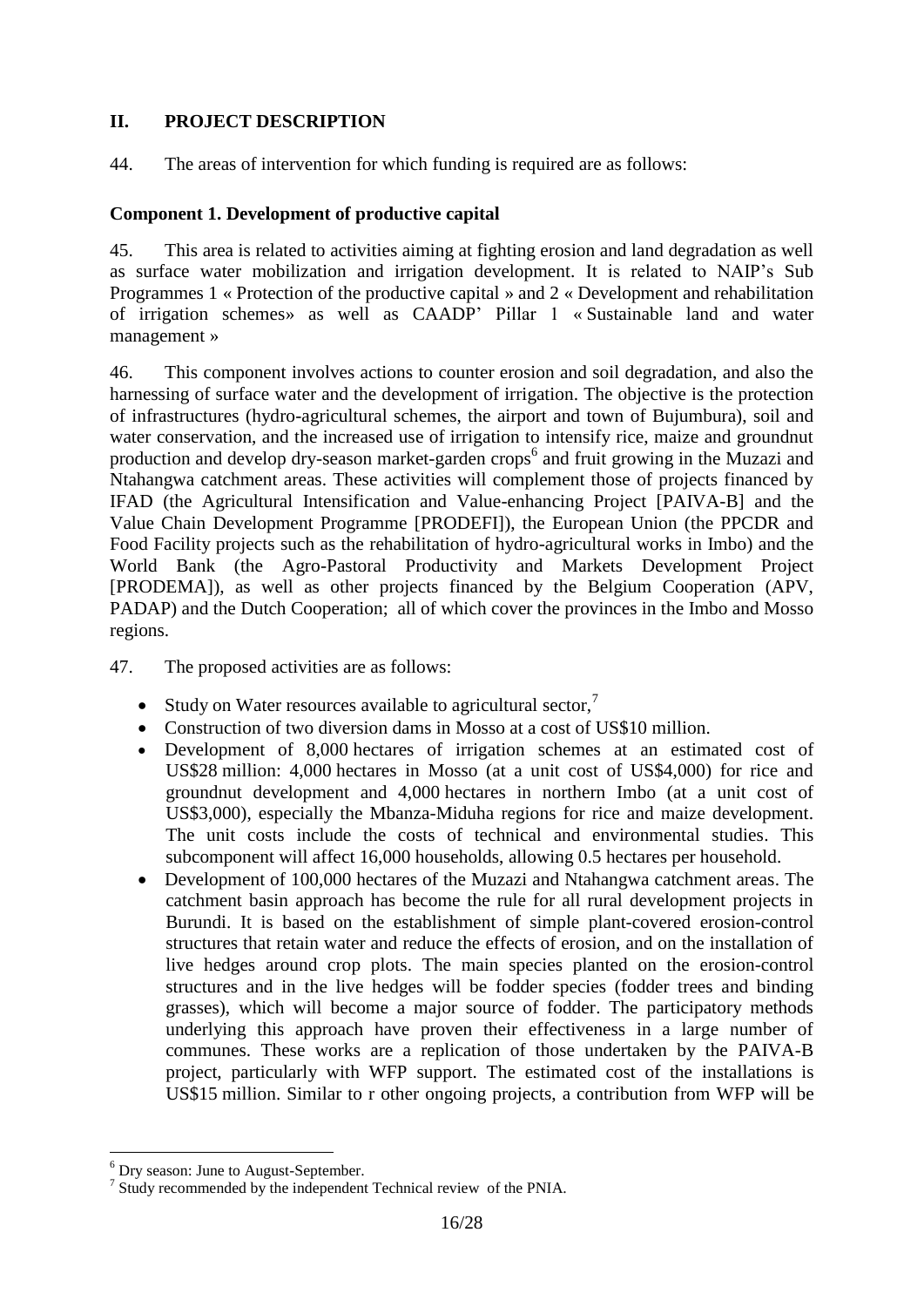requested to finance the erosion-control work. This subcomponent will affect about 200,000 households, allowing 0.5 ha per household.

48. The total cost of this component is US\$53 million.

## **Component 2. Intensification and diversification of crop and livestock production**

49. This area is related to activities aiming at increasing production and productivity in agriculture sector. It is related to NAIP's Sub Programmes : 3 « Agricultural production intensification » and 7 « Development of proximity services and innovation» as well as CAADP' Pillar 1 « Sustainable land and water management » and 4 "Research and technology development and dissemination"

50. The objective of this component is to help farmers to increase their crop and livestock production and boost their incomes by prioritizing certain profitable crops that have a significant potential for productivity gains on their very small farms. Increases in productivity are an essential factor in growth. Food crop yields in Burundi are very low in comparison with those in other African countries. The experience of ongoing projects has shown that with good technical staffing and a minimum integration of agriculture and livestock rearing it is possible to double or even treble yields of certain staple crops. Special focus will be laid on the production of quality commercial seeds and the supply of fertilizer in coordination with similar activities under the Seeds project funded by Belgium, the EU Regional project (COMRAP), PAIVA-B and PRODEFI and other projects.

51. Activities will focus on:

- The introduction of 9,000 cross-breed cows (with 75 per cent foreign blood), which will be distributed to households in line with the "targeting guide" established by the Livestock Sector Rehabilitation Support Project (PARSE). This action is dependent on: (i) establishment of a bovine solidarity chain; (ii) implementation of a training programme for beneficiaries (90 to 120 days' training on fodder production and livestock feed and health, supported by the existing network of veterinary staff and communal livestock health assistants (ACSA); (iii) installation of fodder crop fields (a minimum of 2,000 square metres of legumes and fodder grasses); (iv) construction of a cowshed and cement floor and (v) manure management. The overall cost of this activity is estimated at US\$1,100 per cow, which includes the cost of the various types of support mentioned, making a total of about US\$10 million. The importance should be noted of integrating this cow into the Burundi farmer's production system as part of the process of restoring soil fertility, increasing incomes and improving nutrition thanks to dairy production. Implementation of this subcomponent will be entrusted to the PARSE project as has been done for the IFAD-financed PAIVA-B and PRODEFI and in close cooperation with other partners's financed projects and in particular the PPCDR in the Mosso area. The subcomponent would target some 30,000 households, thanks to the passing on of female calves in the bovine solidarity chain.
- Development of fruit orchards on 20,000 hectares in the catchment areas developed under component 1. The programme will focus on citrus fruit, banana, avocado, passion fruit and macadamia nut (from an altitude of 1,300 metres). It will entail organizing seedling production in nurseries and distribution of 20 seedlings to each household. Given an average area of 0.5 hectares per farm, 40,000 households will be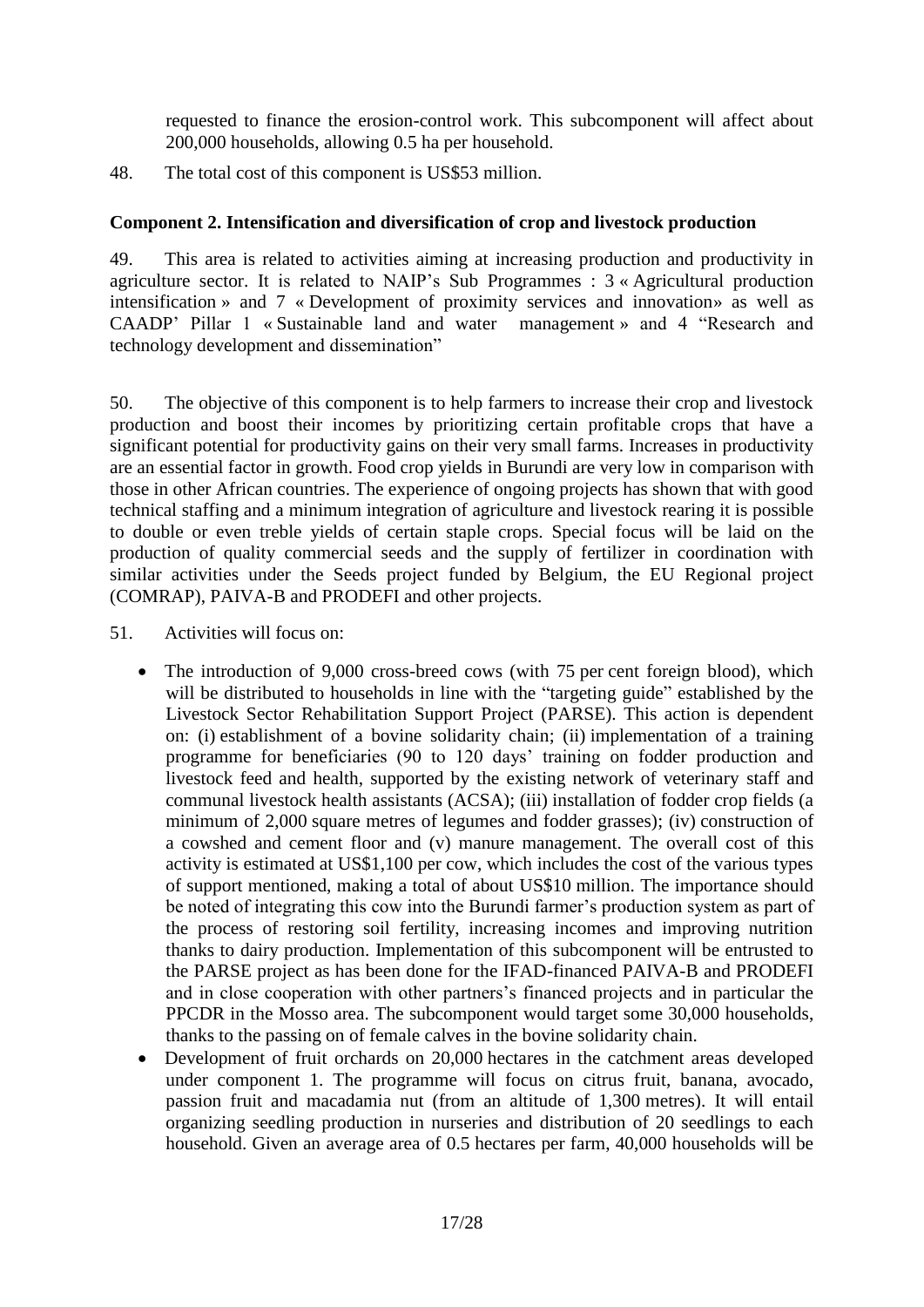targeted. The cost is estimated at approximately US\$4.5 million, which includes support to nursery associations (training) and the establishment of fruit tree nurseries.

- Development of palm oil production. This activity will consist of rehabilitating 2,000 hectares of the old Rumonge plantation in southern Imbo and establishing new small-farmer plantations on 2,500 hectares in the Mosso plain in close collaboration with teh PPCDR (EU) and the Stabex activities . It is anticipated that a total of 9,000 oil palm planters will be supported, with 0.5 hectares for each. When the NAIP was being costed, the cost of this operation was estimated at US\$15 million.
- Establishment of farmer field schools for those benefiting from the above activities. These schools serve as a means of sharing knowledge among farmers and research and extension agents. The average cost of a farmer field school is US\$1,000 and the proposal is to organize 300 each year, thus enabling 6,000 male and female farmers to be reached directly each year, or a total of 36,000 over the project period. The project will strive to ensure that 50 per cent of the beneficiaries are women, which will be all the easier inasmuch as most farmers are in fact women. Given the snowball effect of the schools, it is estimated that each farmer should be able to train three others in turn, so that the goal is to reach 100,000 farmers through the schools' training activities. The cost is estimated at US\$4.5 million, which includes provision for a technical assistance contract for the staffing of the schools, intensification and diversification activities and support for production of the seed required by the project's activities.
- 52. The total cost of this component is US\$35 million.

## **Component 3. Improvement in nutrition and vulnerability management**

53. This area is related to activities aiming at ensuring food security and improving nutrition. It is related to NAIP's Sub Programme 5 « Food security nutrition and vulnerability management» as well as CAADP' Pillar 3 « Food and nutrition security of vulnerable groups ».

54. The objectives of this component are to provide specific support to vulnerable groups in the regions in question and to contribute to the pillar programme of food security through efficient use of foodstuffs. Activities will focus on:

- Support to health centres in the form of equipment for the detection of malnutrition;
- Support for implementation of the Burundi protocol regarding nutrition;
- Capacity-building for health staff and community health workers for nutritional education and monitoring of the nutritional status of mothers and children of under five;
- Multisectoral training in nutrition, nutritional education, family planning and food hygiene;
- Cookery demonstrations in intervention zones; ${}^{8}$

<u>.</u>

- Introduction of market gardening, fruit growing and such nutritional high-value crops as soya;
- Support for the professional training of vulnerable people: various topics linked to small-scale agricultural processing or off-farm sectors will be addressed, allowing landless beneficiaries to obtain paying jobs.

<sup>8</sup> Using the Belgian Fund for Food Security model through the Transitional Programme of Post-conflict Reconstruction.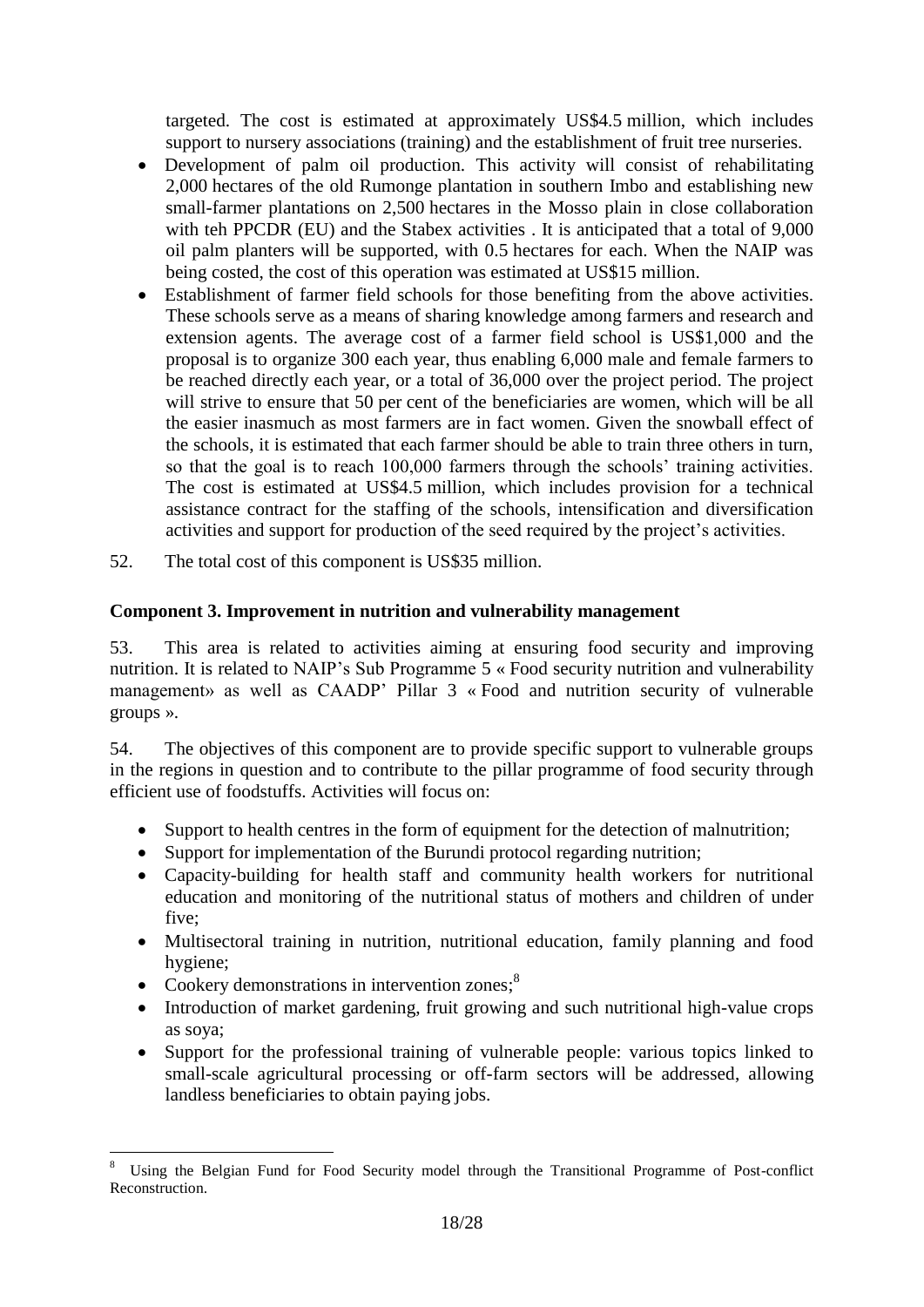55. The cost of this component is estimated at US\$4 million.

## **Component 4. Strengthening of 3 value chains: rice, milk and palm oil**

56. This area is related to the objective of strengthening existing value chains and development of new ones in order to increase the value added of the agricultural production in an organised manner, with the involvement of all actors at up and downstream levels. It is related to the 6 Sub Programmes of Programmes 2 and 3 of the NAIP and to Pillar 2 of CAADP « Markets and marketing capacities development".

57. The objective of this component is to reinforce actions carried out by other projects in terms of developing value chains, the focus of Programme 3 of the NAIP. The proposed project will focus particularly on rice, milk and palm oil, and will entail enhancing production and developing a network of small- and medium-scale enterprises for the processing and marketing of rice, milk products and palm oil.

58. *With regard to milk,* the project will finance the establishment of milk collection centres in the distribution zones of dairy cattle and will encourage the development of small cheese- and yoghurt-making units. Sixty collection centres will be set up during the six-year period at a total cost of US\$3 million. These activities will be coordinated with the USAIDfinanced Agribusiness and Rural Enterprise Promotion Program (PAIR) in collaboration with the IFAD-financed PAIVA-B, PARSE and PRODEFI projects, which have similar activities in other provinces in the country.

59. *With regard to rice,* the project will finance drying floors, hulling machines and storage facilities complementary to activities under the PAIVA-B, PRODEFI, PRODEMA and PPCDR in the Mosso and the Food Facility (EU/FAO) in the Imbo. The estimated cost is US\$2 million.

60. *With regard to palm oil,* with a view to enabling the country to achieve selfsufficiency in oils, and indeed become an exporter of palm oil to other countries in the subregion, the project will finance the modernization of traditional grinding units and their replacement by non-polluting semi-industrial units. This activity will be coordinated with European Union-financed actions. The estimated cost is US\$8 million.

61. Technical support for the building up of value chains will be provided by the IFADfinanced PRODEFI project, which will in the meantime have carried out the necessary baseline studies and set up platforms of stakeholders in the value chains.

62. The total cost of the component is US\$13 million.

### **Component 5. Project management and coordination**

63. The project management and coordination unit will be in charge of managing and coordinating project activities, together with all actions to support the structuring of farmers' organizations. It will be based on (i) existing provincial branches of IFAD-financed projects, boosting these if need be, and (ii) new branches to be set up in other provinces.

64. In the current situation and while awaiting effective implementation of the institutional reforms anticipated in the NAIP, a project of this scope requires the establishment of a management unit with branches in the provinces involved. It is estimated that the cost of this unit should not exceed 10 per cent of the total cost of the project.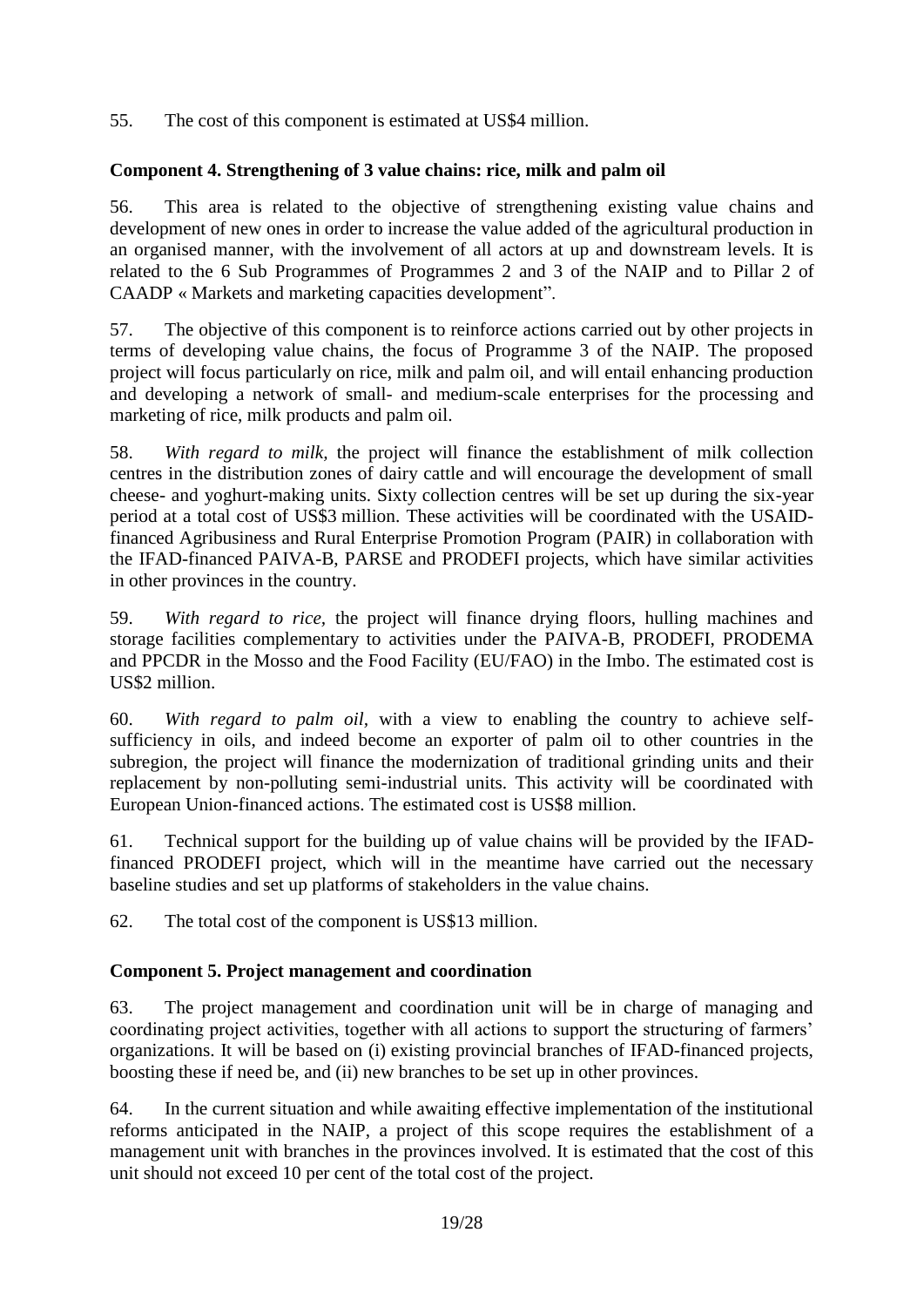65. It is thus proposed that US\$10 million be allocated for this component.

#### **Project zone and target groups**

66. The project will cover the provinces of the Imbo and Mosso regions. These two plains have great potential in terms of fertile land suitable for irrigation and thus capable of responding to intensification action in terms of productivity increases. The provinces in question are Cibitoke, Bubanza, rural Bujumbura, Ruyigi, Bururi, Rutana, Cankuzo and Makamba. The regions involved in the intervention (Imbo and Mosso) have major water deficits (up to six or seven months of drought), leading to a chronic food deficit<sup>9</sup> and making recourse to irrigation essential. These zones are thus the most subject to situations of food insecurity.

- 67. The project beneficiaries are:
	- Farmers in these two regions, who will benefit from the development of marshland and catchment areas, quality seed, access to inputs, storage infrastructures and technical training; these improvements will result in an increase in farm production and income;
	- Farmers organized into groups and associations playing a role in the value chains supported by the intervention, including people in the first category of beneficiaries; they will basically benefit from regular outward disposal of their produce on markets and from higher prices;
	- Small-scale palm nut processors, whose yields will increase and whose contribution to the pollution of Lake Tanganyika waters will decrease;
	- Vulnerable groups (small farmers with limited access to land, the landless, displaced persons, disaster-afflicted groups, HIV/AIDS affected families, repatriated people and malnourished women and children), who will benefit from specific nutritional support and from professional training either for agricultural processing or for various off-farm activities.

### <span id="page-19-0"></span>**III. AMOUNT OF FINANCING REQUESTED**

68. The total amount required for this intervention is US\$115 million. It should be noted that the proposal takes into account the fact that IFAD and WFP are ready to contribute to this project: US\$45 million in the case of IFAD and US\$10 million in the case of WFP<sup>10</sup> in the form of support to food security and nutrition actions. Moreover, the contributions of the Government of Burundi and beneficiaries are estimated at US\$10 million.

69. The amount of financing requested from GAFSP is therefore US\$50 million.

1

<sup>&</sup>lt;sup>9</sup> According to IPC analyses.

<sup>&</sup>lt;sup>10</sup> WFP will seek to mobilize this contribution depending on the response of donors to whom it will appeal when the time comes.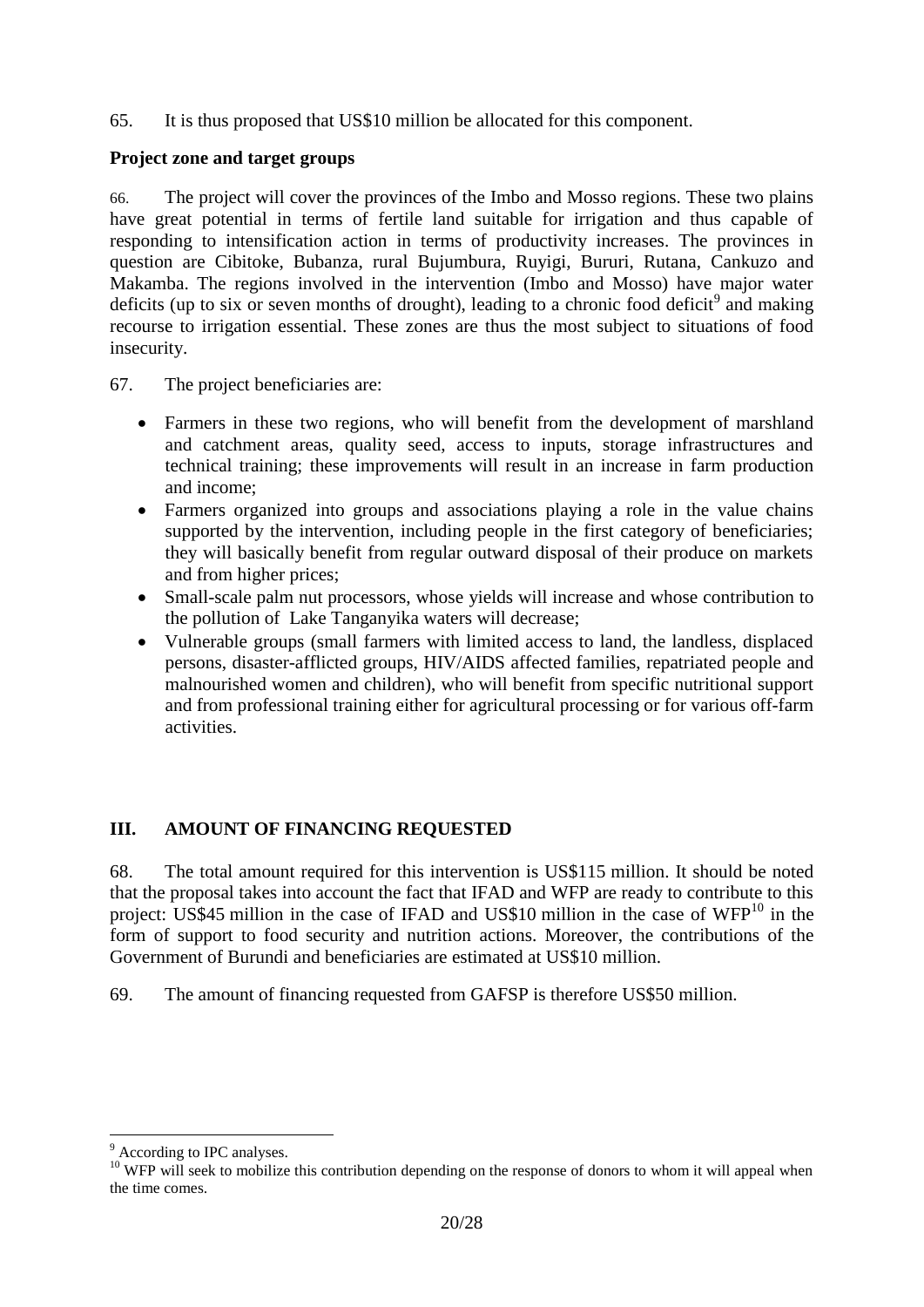## <span id="page-20-0"></span>**IV. PREFERRED SUPERVISING ENTITY**

70. The Government of Burundi has selected IFAD as supervising entity. The exchange of letters between the Government and IFAD is attached in an annex to this document. It is agreed that the entity may call on FAO for implementation of technical assistance activities and on WFP in the latter's spheres of competence.

71. These activities will complement those of projects financed by IFAD (the Agricultural Intensification and Value-enhancing Project [PAIVA-B] and the Value Chain Development Programme [PRODEFI]), the European Union (the PPCDR and Food Facility projects such as the rehabilitation of hydro-agricultural works in Imbo) and the World Bank (the Agro-Pastoral Productivity and Markets Development Project [PRODEMA]), as well as other projects financed by the Belgium Cooperation (APV, PADAP) and the Dutch Cooperation; all of which cover the provinces in the Imbo and Mosso regions.

### <span id="page-20-1"></span>**V. TIME FRAME FOR SUPPORT**

72. The length proposed for this project is six years, to coincide with the period covered by the NAIP (2012-2017) and enable certain investments – such as oil palm plantations – to produce their first results. Another example is the structuring of farmers' organizations, which require at least five years being fully functional and autonomous.

## <span id="page-20-2"></span>**VI. RISKS AND RISK MANAGEMENT**

73. The risks that were identified during formulation of the NAIP and could affect this project are of four types: (i) political, (ii) institutional, (iii) climate-related, (iv) related to land tenure and (v) environmental. They are summarized in the table below.

| <b>Risk</b>                                                                                      | <b>Degree</b> | <b>Possible</b><br>consequences                                                         | <b>Reduction measures</b>                                                                      |
|--------------------------------------------------------------------------------------------------|---------------|-----------------------------------------------------------------------------------------|------------------------------------------------------------------------------------------------|
| Political context: resurgence of the<br>crisis                                                   | Moderate      | Withdrawal of donors<br>Major reduction in<br>revenue                                   | Good governance<br>Monitoring by the<br>international community                                |
| Limited capacities of government<br>institutions at all levels                                   | High          | Low execution of the<br><b>NAIP</b><br>Failure to achieve<br>objectives                 | Capacity-building for those<br>involved in execution of<br>the NAIP                            |
| Incapacity of the Government to<br>implement its fiscal policy fully and<br>increase its revenue | High          | Lack of interest of the<br>private sector in<br>investing in the<br>agricultural sector | Good governance and<br>mobilization of external<br>funds<br>Support from IMF and<br>World Bank |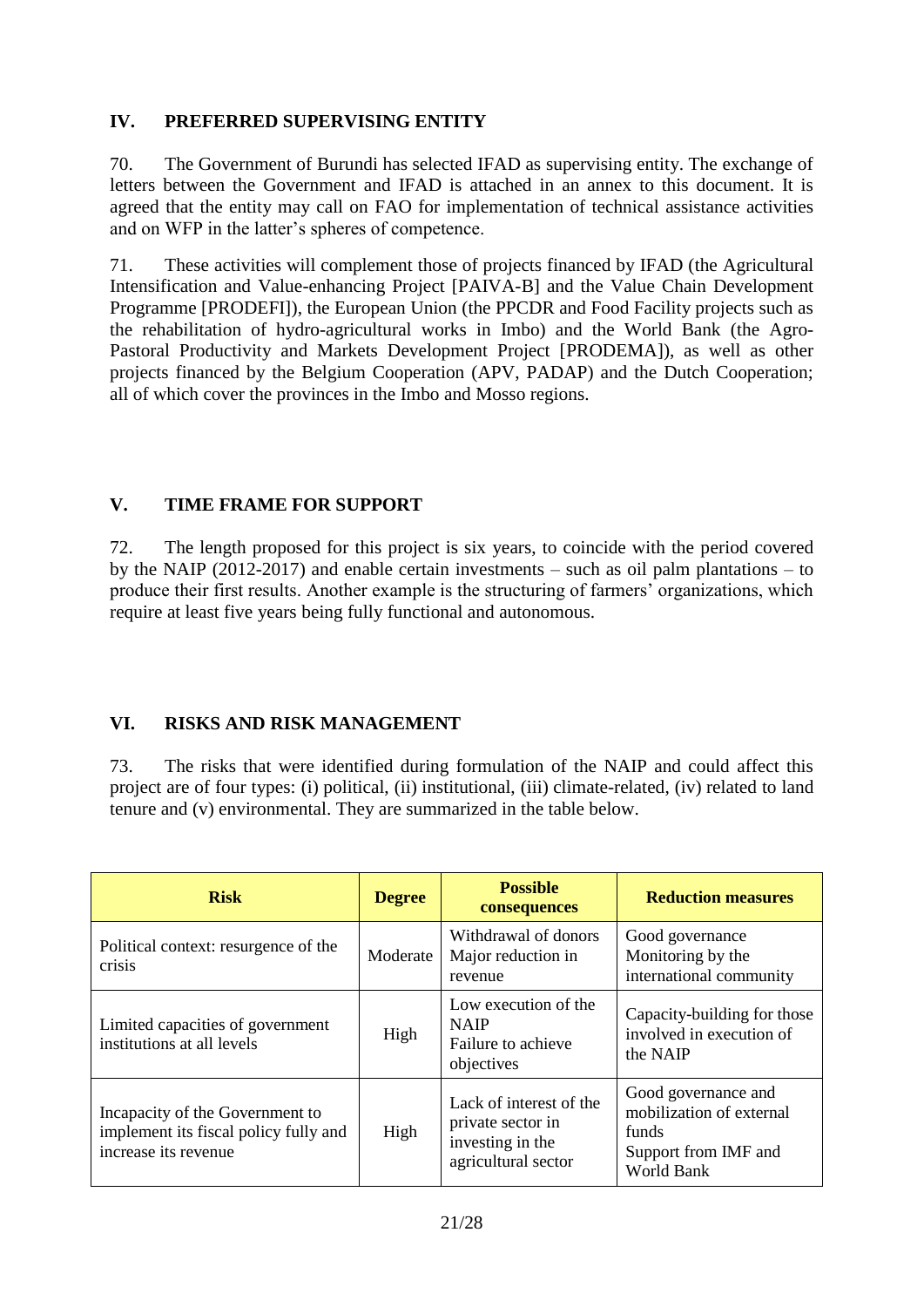| <b>Risk</b>                                                                                                                                                                                                                                                                                                                                                               | <b>Degree</b> | <b>Possible</b><br>consequences                            | <b>Reduction measures</b>                                                                                             |
|---------------------------------------------------------------------------------------------------------------------------------------------------------------------------------------------------------------------------------------------------------------------------------------------------------------------------------------------------------------------------|---------------|------------------------------------------------------------|-----------------------------------------------------------------------------------------------------------------------|
| Blocking of the<br>Insufficient political commitment to<br>privatization process<br>carrying out the reform of public<br>(coffee, tea, cotton)<br>institutions in the agricultural sector<br>Maintenance of an<br>High<br>required for consistency with the<br>economy that acts as a<br>SFPA and the national agricultural<br>brake on the private<br>strategy<br>sector |               |                                                            | Support of technical and<br>financial partners for<br>carrying out reforms and<br>the adoption of support<br>measures |
| Climate change                                                                                                                                                                                                                                                                                                                                                            | High          | Fall in production and<br>increase in food<br>insecurity   | Rational management of<br>water and other natural<br>resources                                                        |
| Mobilization of resources in other<br>sectors on which the agricultural<br>sector depends: road infrastructure,<br>energy etc.                                                                                                                                                                                                                                            | Moderate      | Slow-down in growth<br>of the agricultural<br>sector       | Good government<br>coordination<br>Support of the<br>international community                                          |
| No increase in<br>Failure to harness water<br>High<br>productivity                                                                                                                                                                                                                                                                                                        |               |                                                            | Water code<br>Technical training and<br>staffing<br>Mobilization of<br>investments                                    |
| Land tenure problems                                                                                                                                                                                                                                                                                                                                                      | High          | Insecurity of tenure<br>Low level of private<br>investment | Adoption of the land<br>tenure code                                                                                   |
| Moderate<br>Obstacles to marketing<br>revenue                                                                                                                                                                                                                                                                                                                             |               | Malfunctioning of the<br>market, low export                | Respect for regional<br>commitments<br>Development of<br>infrastructure and<br>communication networks                 |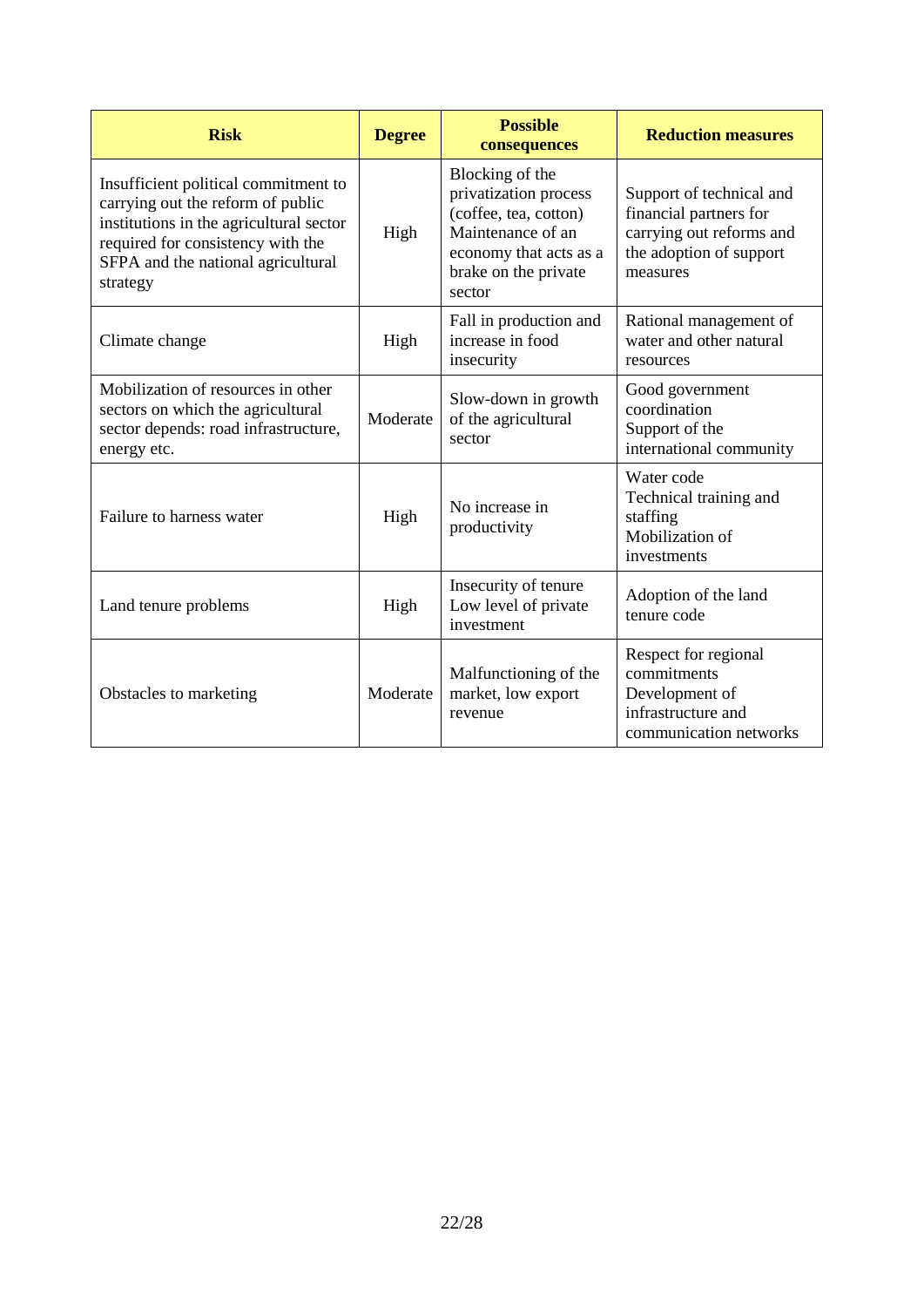## <span id="page-22-0"></span>**VII. IMPLEMENTATION AND M&E FRAMEWORK**

74. The project will be placed under the Ministry of Agriculture and Livestock and will be implemented by an autonomous management and coordination unit, which will work under the supervision of the Permanent Secretary of the ministry and the technical committee common to IFAD-financed projects.

75. Project activities will be implemented by the concerned communities through their constituents and farmers organisations with participation of the private sector ina production activities and value chains development.

76. For component 3, implementation of nutrition and vulnerability management activities will be carried out under the responsibility of the Ministry of health.

77. The project monitoring and evaluation system will be based on the results and impact management system (RIMS) and its three levels of indicators, which will be complemented by other specific indicators. This system is in line with the system to be put in place for the NAIP. It will take into account the data from baseline studies to be carried out in close coordination with the work of the Directorate of Agricultural Statistics to establish a common, uniform database. The data gathered will expand the SFPA database.

78. The project will be subject to joint annual supervision missions by the Government and the donors concerned. Farmers' organizations and the private sector will be represented on the project technical committee and will be invited to take part in these missions. The project will receive a mid-term review. Topic-specific and impact studies will be carried out at regular intervals and will help in thematic or overall evaluations.

## <span id="page-22-1"></span>**VIII. CONSULTATIONS WITH STAKEHOLDERS AND DEVELOPMENT PARTNERS**

79. In the area of agriculture/rural development/food security, a system has been established to coordinate the various interventions and is currently being consolidated. A National Aid Coordination Committee set up by the Government in December 2005 is operational. Within this framework, sectoral groups have been created with the primary task of addressing all the technical aspects linked to the formulation and monitoring of sectoral strategies. An Agriculture and Rural Development Sectoral Group was formed at the end of 2008, composed of representatives of the main ministries, civil society, farmers' organizations and technical and financial partners. It is co-chaired by the Minister of Agriculture and Livestock and the World Bank representative. This group acts as a framework for discussion and the steering of technical support to the sectors concerned, and must ensure that its activities further the effective implementation of the priority actions of the country's agricultural policy. It is very active in the process of formulating the NAIP in terms both of the financing of activities and also of content.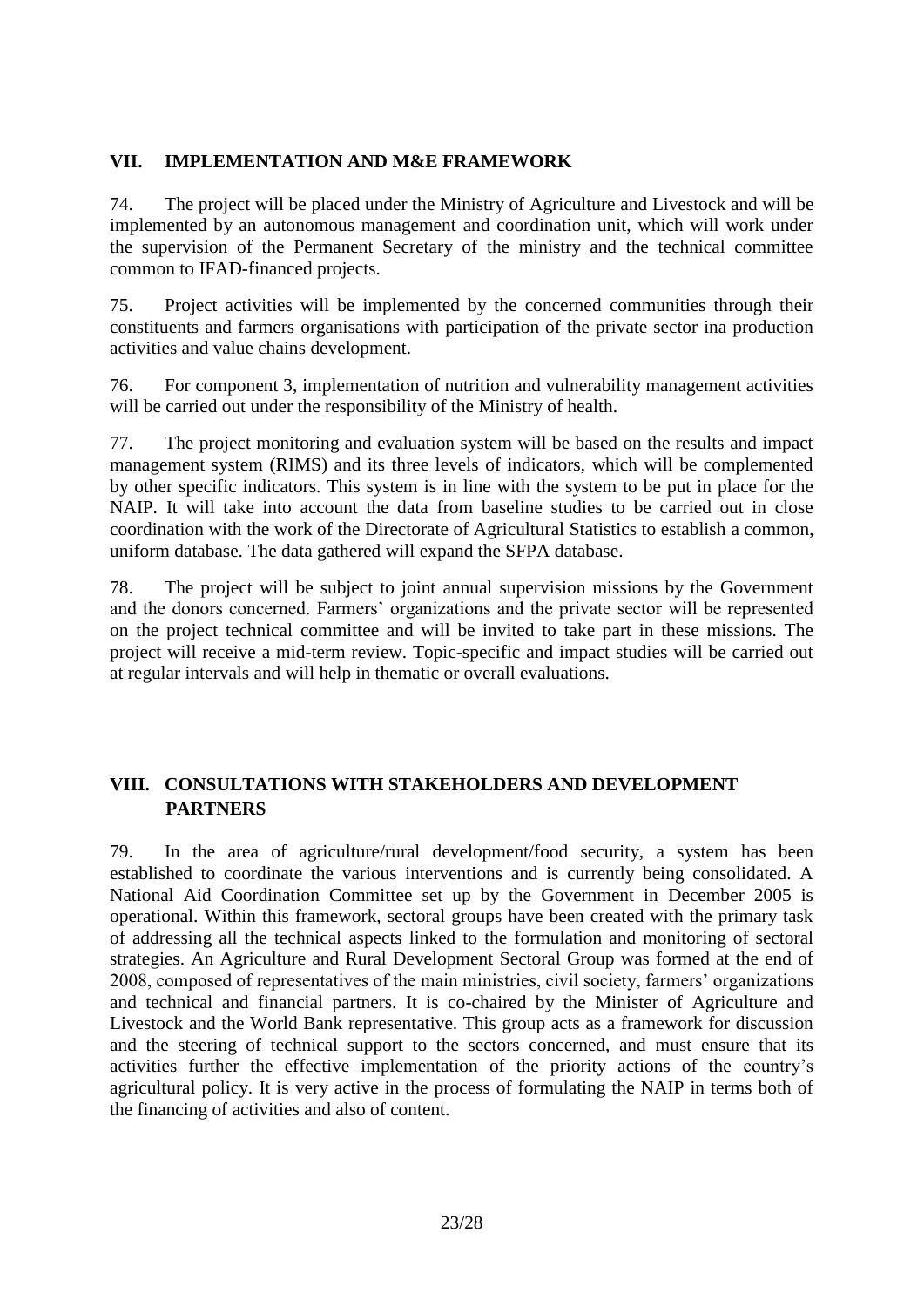## <span id="page-23-0"></span>**IX. PROJECT COST BY COMPONENT**

| <b>COMPONENT</b>                                                                     | <b>Total cost</b><br>(US\$000) | <b>Detailed cost</b><br>(US\$000) | $\frac{0}{0}$ | <b>GAFSP</b> |
|--------------------------------------------------------------------------------------|--------------------------------|-----------------------------------|---------------|--------------|
| Component 1. Development of productive capital                                       | 53 000                         |                                   | 46.1          | 25 000       |
| Study on Water resources                                                             |                                | 200                               |               |              |
| Construction of 2 diversion dams                                                     |                                | 10 000                            |               |              |
| Development of 8,000 ha of irrigation schemes                                        |                                | 28 000                            |               |              |
| Development of 100,000 ha of catchment areas                                         |                                | 14 800                            |               |              |
| Component 2. Intensification and diversification of crop<br>and livestock production | 35 000                         |                                   | 30.4          | 15 000       |
| Introduction of 9,000 cross-breed cows                                               |                                | 11 000                            |               |              |
| Fruit growing on 20,000 ha                                                           |                                | 4 500                             |               |              |
| Oil palm plantations                                                                 |                                | 15 000                            |               |              |
| Farmer field schools                                                                 |                                | 4500                              |               |              |
| Component 3. Improvement in nutrition and vulnerability<br>management                | 4 000                          | 4 000                             | 3.4           |              |
| Component 4. Strengthening of 3 value chains – rice, milk<br>and palm oil            | 13 000                         | 13 000                            | 11.3          | 5 000        |
| Milk                                                                                 |                                | 3 000                             |               |              |
| Rice                                                                                 |                                | 2 000                             |               |              |
| Palm oil                                                                             |                                | 8 0 0 0                           |               |              |
| <b>Component 5. Project management and coordination</b>                              | 10 000                         | 10 000                            | 8.8           | 5 000        |
| <b>TOTAL</b>                                                                         | 115 000                        | 115 000                           | 100           | 50 000       |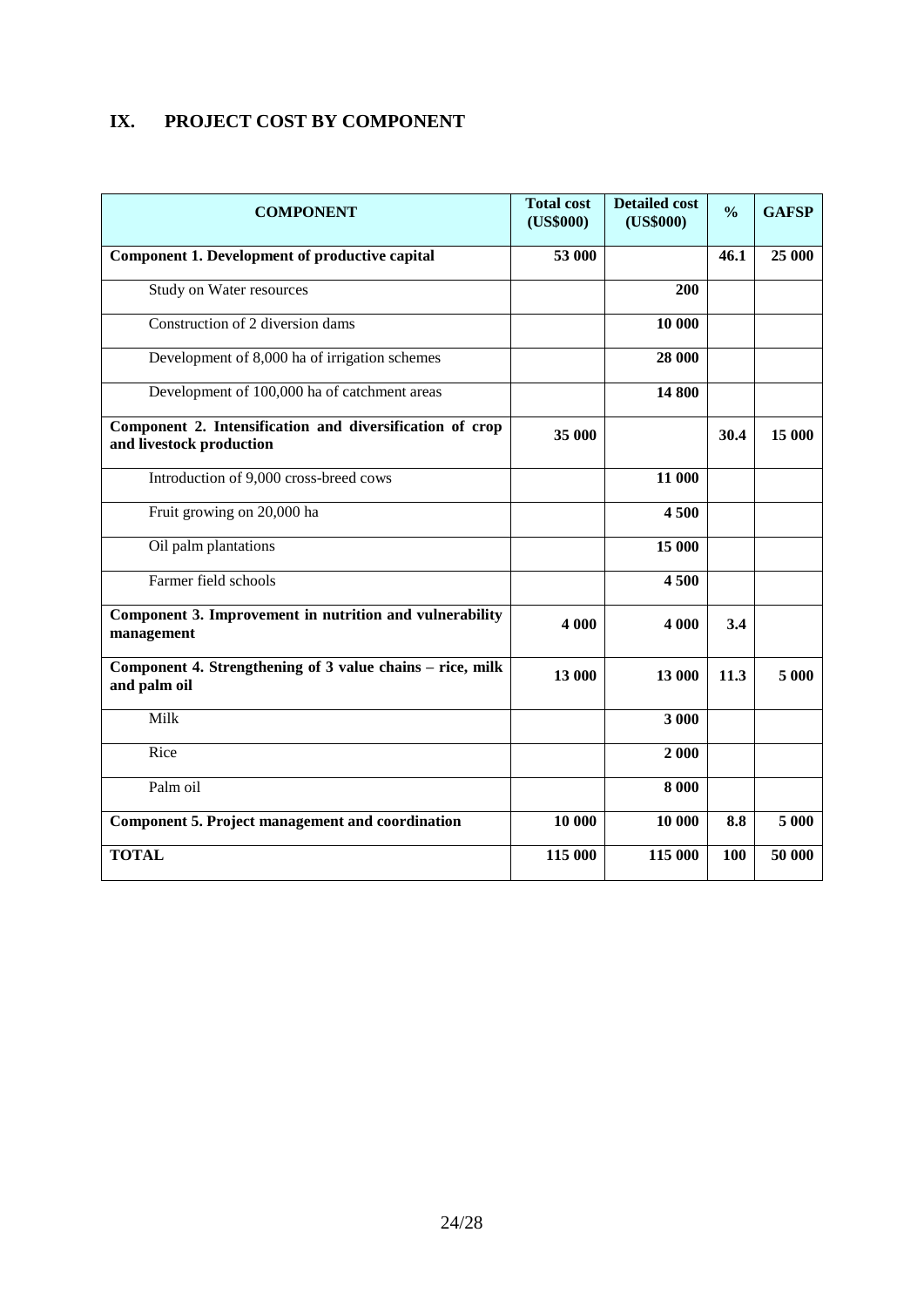## **ANNEX: RESULTS FRAMEWORK - Agriculture development in the Mosso and Imbo regions (ADMIR)**

**Goal** : Reduce rural poverty in Burundi

**Development Objective**: Ensure food security for all, increase revenues, and create jobs in Burundi' rural sector

<span id="page-24-0"></span>

| <b>SPECIFIC OBJECTIVES</b>                                                                                                                       | <b>RESULTS</b>                                                         | <b>INDICATORS</b>                                                                                           | <b>BASELINE</b>                    | <b>TARGET VALUES</b> |      |      |            |      |            | <b>DATA COLLECTION AND</b><br><b>REPORTING</b>                                                                            |
|--------------------------------------------------------------------------------------------------------------------------------------------------|------------------------------------------------------------------------|-------------------------------------------------------------------------------------------------------------|------------------------------------|----------------------|------|------|------------|------|------------|---------------------------------------------------------------------------------------------------------------------------|
|                                                                                                                                                  |                                                                        |                                                                                                             | 2011                               | 2012                 | 2013 | 2014 | 2015       | 2016 | 2017       |                                                                                                                           |
| <b>Specific Objective 1:</b><br>Achieve sustainable<br>increase in agricultural<br>productivity and<br>production in the Mosso<br>and Imbo areas | Food production and<br>productivity increased<br>in intervention areas | 10% increase in annual<br>livestock<br>and<br>crop<br>production levels                                     | TBD<br>(during<br>design<br>stage) | <b>TBD</b>           | TBD  | TBD  | <b>TBD</b> | TBD  | <b>TBD</b> | <b>Agriculture Surveys</b><br>Project' Progress Reports<br>Supervision missions<br>reports Thematic and<br>impact studies |
|                                                                                                                                                  | Soil fertility restored<br>in intervention areas                       | annual 10% increase in<br>fertilizers" use                                                                  |                                    |                      |      |      |            |      |            | idem                                                                                                                      |
|                                                                                                                                                  | Farmers' technical<br>knowledge improved                               | 100 000 farmers are<br>trained during the<br>project time life                                              |                                    |                      |      |      |            |      |            | idem                                                                                                                      |
|                                                                                                                                                  | Adoption of<br>conservation<br>agriculture techniques<br>by farmers    | 20% annual increase of<br>the number of<br>beneficiaries' adopting<br>soil and water<br>protective measures |                                    |                      |      |      |            |      |            | idem                                                                                                                      |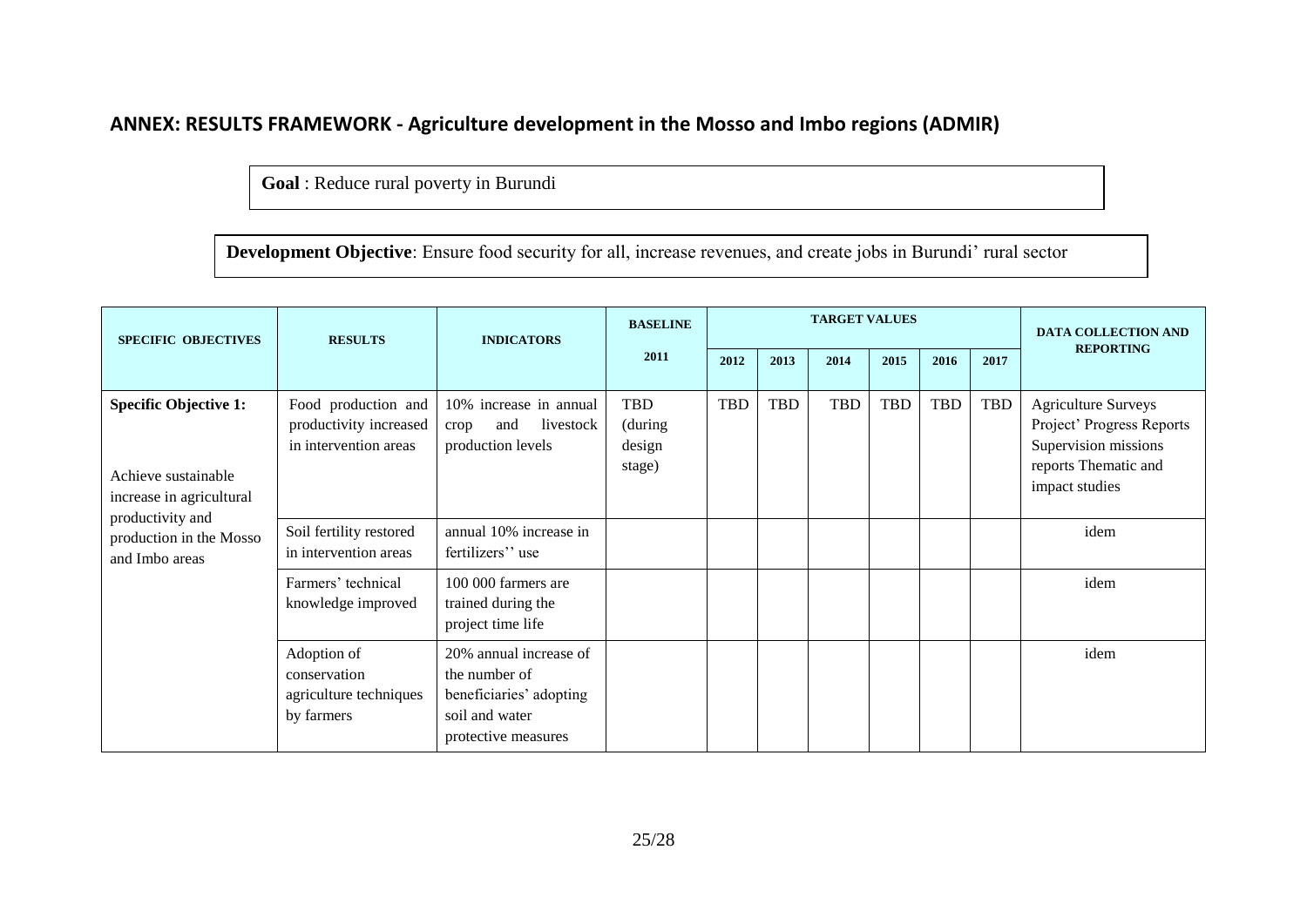| <b>SPECIFIC OBJECTIVES</b> | <b>RESULTS</b>                                       | <b>INDICATORS</b>                                                            | <b>BASELINE</b> | <b>TARGET VALUES</b> |      |      |      |      |      | DATA COLLECTION AND |  |
|----------------------------|------------------------------------------------------|------------------------------------------------------------------------------|-----------------|----------------------|------|------|------|------|------|---------------------|--|
|                            |                                                      |                                                                              | 2011            | 2012                 | 2013 | 2014 | 2015 | 2016 | 2017 | <b>REPORTING</b>    |  |
|                            | Biodiversity<br>preserved in protected<br>areas.     | 5% of watershed areas<br>are reforested                                      |                 |                      |      |      |      |      |      | idem                |  |
|                            | Land degradation<br>stopped in<br>intervention areas | 100 000 ha of watershed<br>are protected and soil<br>improved.               |                 |                      |      |      |      |      |      | idem                |  |
|                            | Modern Irrigation<br>expanded                        | 8 000 ha of irrigated<br>land developed                                      |                 |                      |      |      |      |      |      | idem                |  |
|                            | Irrigation<br>infrastructure<br>developed            | 2 dams are constructed                                                       |                 |                      |      |      |      |      |      | idem                |  |
|                            | Rice production is<br>doubled in irrigated<br>areas  | 20% increase in annual<br>rice production in<br>irrigated areas              |                 |                      |      |      |      |      |      | idem                |  |
|                            | Functional and<br>efficient WUA                      | All irrigated areas are<br>organized and managed<br>by WUAs                  |                 |                      |      |      |      |      |      | idem                |  |
|                            | Use of agricultural<br>inputs increased              | 10% annual increase of<br>fertilizers consumption                            |                 |                      |      |      |      |      |      | idem                |  |
|                            | Yield of major crops<br>are increased                | 10% annual increase of<br>major crops' yield                                 |                 |                      |      |      |      |      |      | idem                |  |
|                            | Best agricultural<br>practices scaled up             | 20% annual increment<br>of farmers using<br>improved inputs and<br>practices |                 |                      |      |      |      |      |      | idem                |  |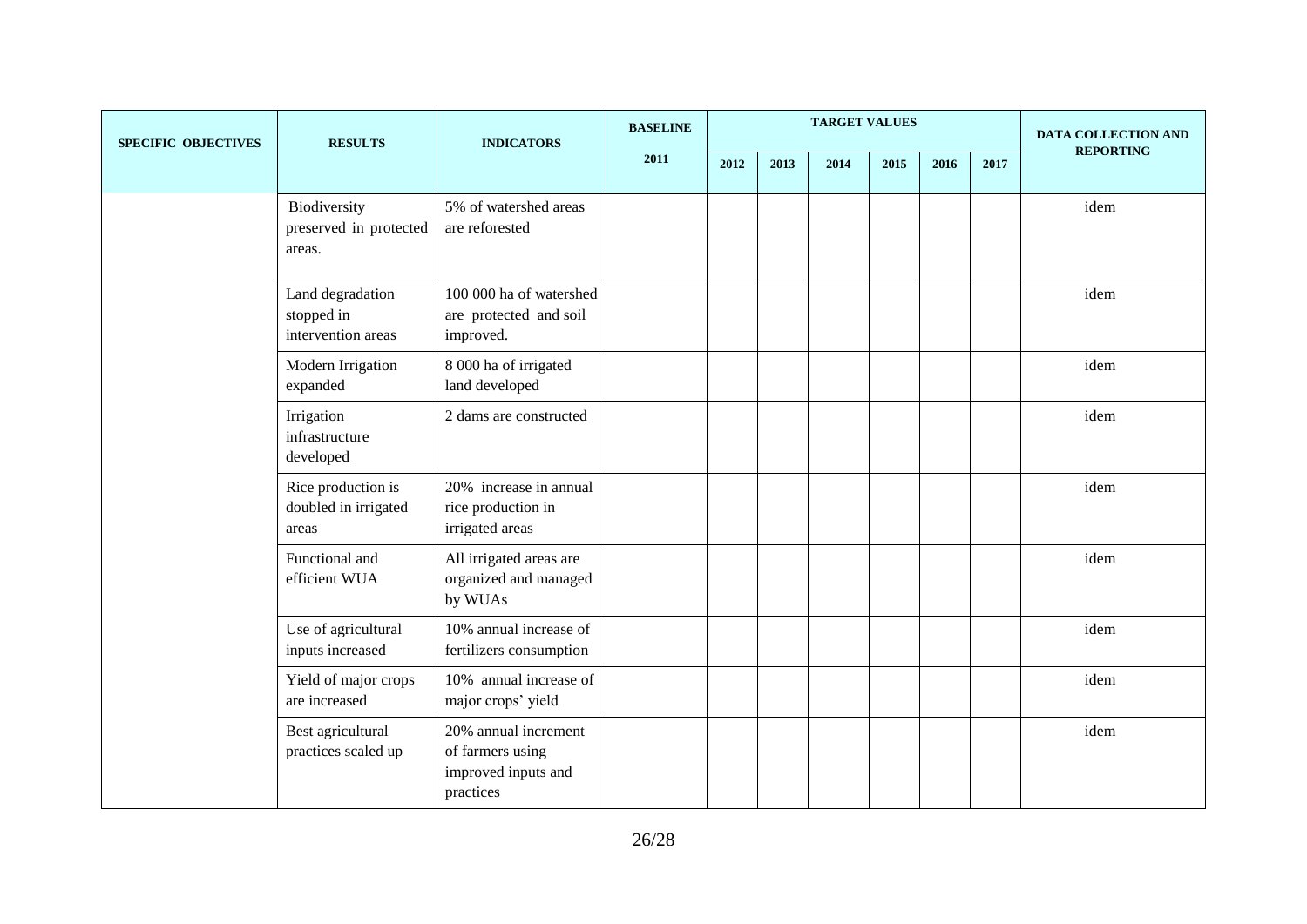| <b>SPECIFIC OBJECTIVES</b>                                                                | <b>RESULTS</b>                                                                                      | <b>INDICATORS</b>                                                                                           | <b>BASELINE</b> | <b>TARGET VALUES</b> |      |      |      |      | <b>DATA COLLECTION AND</b> |                       |
|-------------------------------------------------------------------------------------------|-----------------------------------------------------------------------------------------------------|-------------------------------------------------------------------------------------------------------------|-----------------|----------------------|------|------|------|------|----------------------------|-----------------------|
|                                                                                           |                                                                                                     |                                                                                                             | 2011            | 2012                 | 2013 | 2014 | 2015 | 2016 | 2017                       | <b>REPORTING</b>      |
|                                                                                           | Dairy Livestock<br>population increased                                                             | 9 000 bred cows<br>introduced growing at<br>annual rate of 30%                                              |                 |                      |      |      |      |      |                            | idem                  |
|                                                                                           | Milk production meets<br>the local demand                                                           | 28% annual increment<br>of milk production in<br>intervention areas<br>30 000 HH benefit from<br>dairy cows |                 |                      |      |      |      |      |                            | idem                  |
|                                                                                           | Production of fruits<br>increased                                                                   | 20 000 ha of fruit crops<br>are developed                                                                   |                 |                      |      |      |      |      |                            | idem                  |
|                                                                                           | Oil Palm tree<br>plantations are<br>developed and<br>production of oil<br>meets the local<br>demand | 4 500 ha of oil palm<br>trees are developed                                                                 |                 |                      |      |      |      |      |                            | idem                  |
| <b>Specific Objective 2:</b><br>Achieve food security<br>and protect vulnerable<br>groups | Number of chronically<br>food insecure HHs<br>reduced                                               | % of HH experiencing<br>food gaps of 3 months<br>and more                                                   |                 |                      |      |      |      |      |                            | <b>UNICEF</b> surveys |
|                                                                                           | Food aid reduced                                                                                    | % decline in food aid<br>imports<br>% increase of food<br>reserve stocks                                    |                 |                      |      |      |      |      |                            | Government statistics |
|                                                                                           | CDS equipped                                                                                        | Number of equipment<br>distributed                                                                          |                 |                      |      |      |      |      |                            | Minisanté reports     |